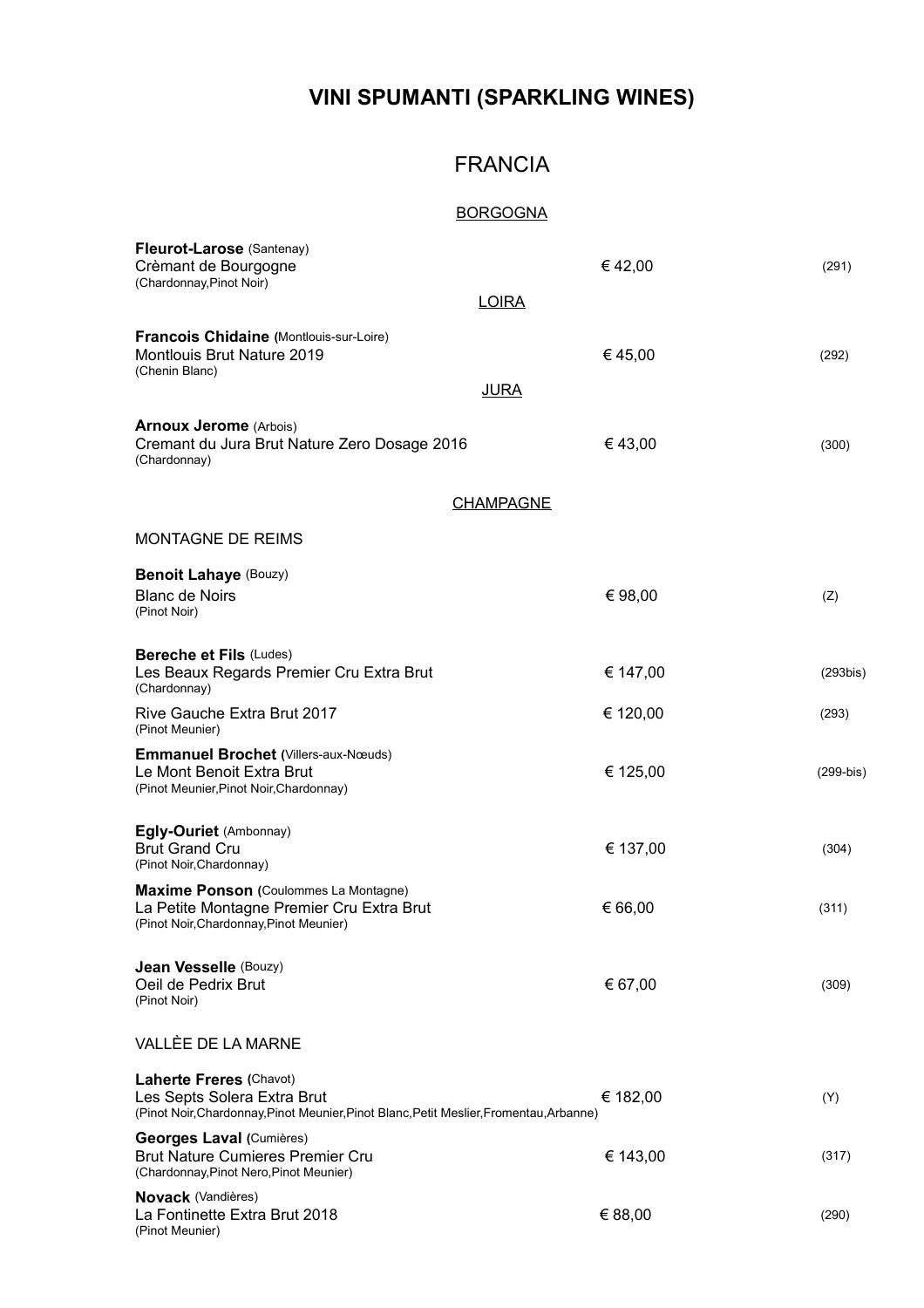| Jean-Marc Seleque (Pierry)<br>Quintette 5 Terroirs Extra Brut<br>(Chardonnay)                                  | € 92,00  | (296bis) |
|----------------------------------------------------------------------------------------------------------------|----------|----------|
| <b>Alain Mercier</b><br>Cuvèe Emile Brut Blanc de Noirs<br>(Pinot Meunier)                                     | € 60,00  | (Y)      |
| <b>COTE DE BLANCS</b>                                                                                          |          |          |
| De Sousa (Avize)<br>Cuvèe des Caudalies Blanc de Blancs Grand Cru Extra Brut<br>(Chardonnay)                   | € 136,00 | (316)    |
| Larmandier-Bernier (Vertus)<br>Terre de Vertus Blanc de Blancs Premier Cru 2011<br>(Chardonnay)                | € 160,00 | (299)    |
| Mallol-Gantois (Cramant e Chouilly)<br>Brut Grande Réserve Grand Cru Blanc de Blancs<br>(Chardonnay)           | € 70,00  | (312)    |
| Vazart-Coquart (Chouilly)<br>Blanc de Blancs Grand Cru Grand Bouquet Brut 2014<br>(Chardonnay)                 | € 77,00  | (294)    |
| J.L.Vergnon (Le Mesnil-sur-Oger)<br>Extra Brut Eloquence Blanc de Blancs<br>(Chardonnay)                       | € 78,00  | (311bis) |
| <b>COTE DE BAR</b>                                                                                             |          |          |
| <b>Marie Courtin (Polisot)</b><br>Efflorescence Extra Brut 2015<br>(Pinot Noir)                                | € 97,00  | (318)    |
| <b>Clandestin</b> (Buxières Sur Arce)<br>Les Semblables (Boreal) Brut Nature 2019<br>(Pinot Noir)              | € 89,00  | (298)    |
| <b>GERMANIA</b>                                                                                                |          |          |
| Franz Keller (Oberbergen-Baden)                                                                                |          |          |
| <b>Blanc de Blanc Brut</b><br>(Chardonnay)                                                                     | €40,00   | (296)    |
| Schloss Reinhartshausen (Erbach-Rheingau)<br><b>Riesling Sekt Brut</b><br>(Riesling)                           | €40,00   | (289)    |
| <b>INGHILTERRA</b>                                                                                             |          |          |
|                                                                                                                |          |          |
| <b>Wiston Estate (Sussex)</b><br>Wiston Blanc de Blanc Brut<br>(Chardonnay)                                    | € 68,00  | (290bis) |
| <b>SPAGNA</b>                                                                                                  |          |          |
| Emendis (Castellet i la Gorna-Penedès)<br>Cava Brut Nature Gran Reserva 2013<br>(Xarel-lo, Macabeu, Parellada) | € 38,00  | (Z)      |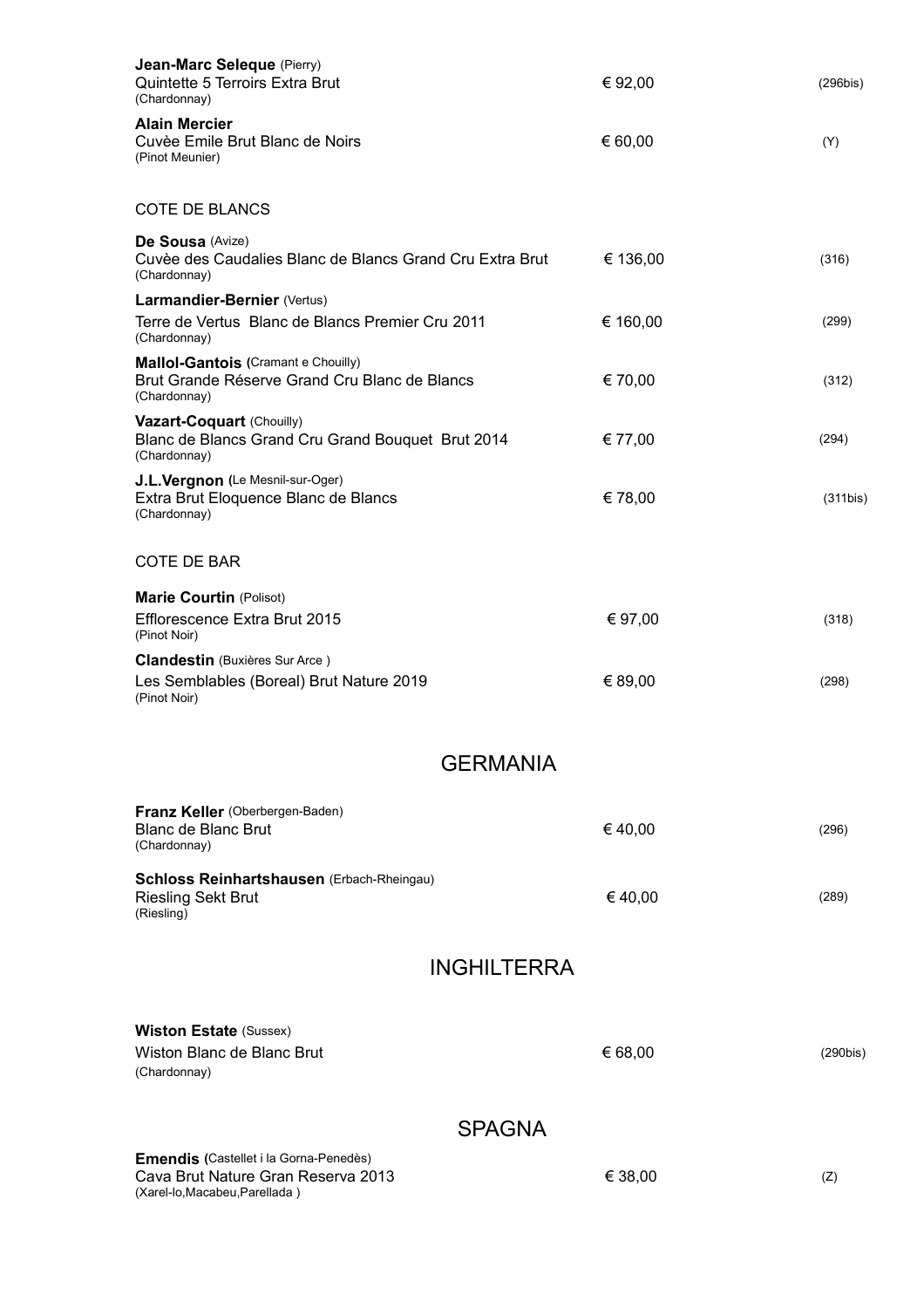## **VINI SPUMANTI (SPARKLING WINES)**

### ITALIA

### VALLE D'AOSTA

| Cave du Vin Blanc de Morgex et de la Salle (Morgex-AO)<br>Valle d'Aosta DOC Blanc de Morgex et de la Salle Extra Brut XT 2018 € 35,00<br>(Priè Blanc)                      |                    | $(307$ bis)          |
|----------------------------------------------------------------------------------------------------------------------------------------------------------------------------|--------------------|----------------------|
| <b>PIEMONTE</b>                                                                                                                                                            |                    |                      |
| <b>Erpacrife</b><br>Pas Dosè Nebbiolo Rosè M.C. 2016 (Castagnolle delle Lanze-AT)<br>(Nebbiolo)                                                                            | € 39,00            | (308)                |
| <b>LOMBARDIA</b>                                                                                                                                                           |                    |                      |
| <b>Calatroni</b> (Santa Maria della Versa-PV)<br>Oltrepò Pavese M.C. DOCG Brut Pinot 64<br>(Pinot Nero)<br>Oltrepò Pavese M.C. DOCG Extra Brut Rosè "Norema" 2018          | € 35,00<br>€ 39,00 | (306)<br>$(305$ bis) |
| (Pinot Nero)<br><b>Zatti</b> (Calvagese della Riviera-BS)<br>Metodo Classico Brut Aureo<br>(Riesling)                                                                      | € 38,00            | (303)                |
| Faccoli (Coccaglio-BS)<br>Franciacorta DOCG Dosage Zero 2016<br>(Chardonnay, Pinot Bianco, Pinot Nero)                                                                     | € 57,00            | (305)                |
| <b>Uberti</b> (Erbusco-BS)<br>Franciacorta DOCG Extra Brut Comarì del Salem 2011<br>(Chardonnay, Pinot Bianco)<br>Franciacorta DOCG Pas Dosè Sublimis 2011<br>(Chardonnay) | € 66,00<br>€ 70,00 | (302)<br>(301)       |
| Vigneti Cenci (Cologne-BS)<br>Franciacorta DOCG Saten La Via della Seta<br>(Chardonnay, Pinot Bianco)                                                                      | € 39,00            | (307)                |
| <b>ALTO ADIGE</b>                                                                                                                                                          |                    |                      |
| Arunda (Meltina-BZ)<br>Alto Adige DOC Extra Brut Blanc de Blancs<br>(Chardonnay)                                                                                           | €44.00             | (K9)                 |
| Alto Adige DOC Extra Brut Cuvèe Marianna<br>(Chardonnay, Pinot Nero)                                                                                                       | €47,00             | (333)                |
| <b>TRENTINO</b>                                                                                                                                                            |                    |                      |
| <b>Abate Nero (Trento-TN)</b><br><b>Trento DOC Brut</b><br>(Chardonnay)                                                                                                    | € 37,00            | (332)                |
| Trento DOC Cuvèe dell'Abate Riserva 2009<br>(Chardonnay, Pinot Nero)                                                                                                       | € 59,00            | (331)                |
| Eredi di Cobelli Aldo (Sorni-TN)<br>Trento DOC Aldo Zero Pas Dosè 2014<br>(Chardonnay)                                                                                     | € 47,00            | (315)                |
| Maso Corno (Ala-TN)<br>Trento DOC Giulio Larcher Blanc de Blancs Pas Dosè 2013<br>(Chardonnay)                                                                             | € 50,00            | (330bis)             |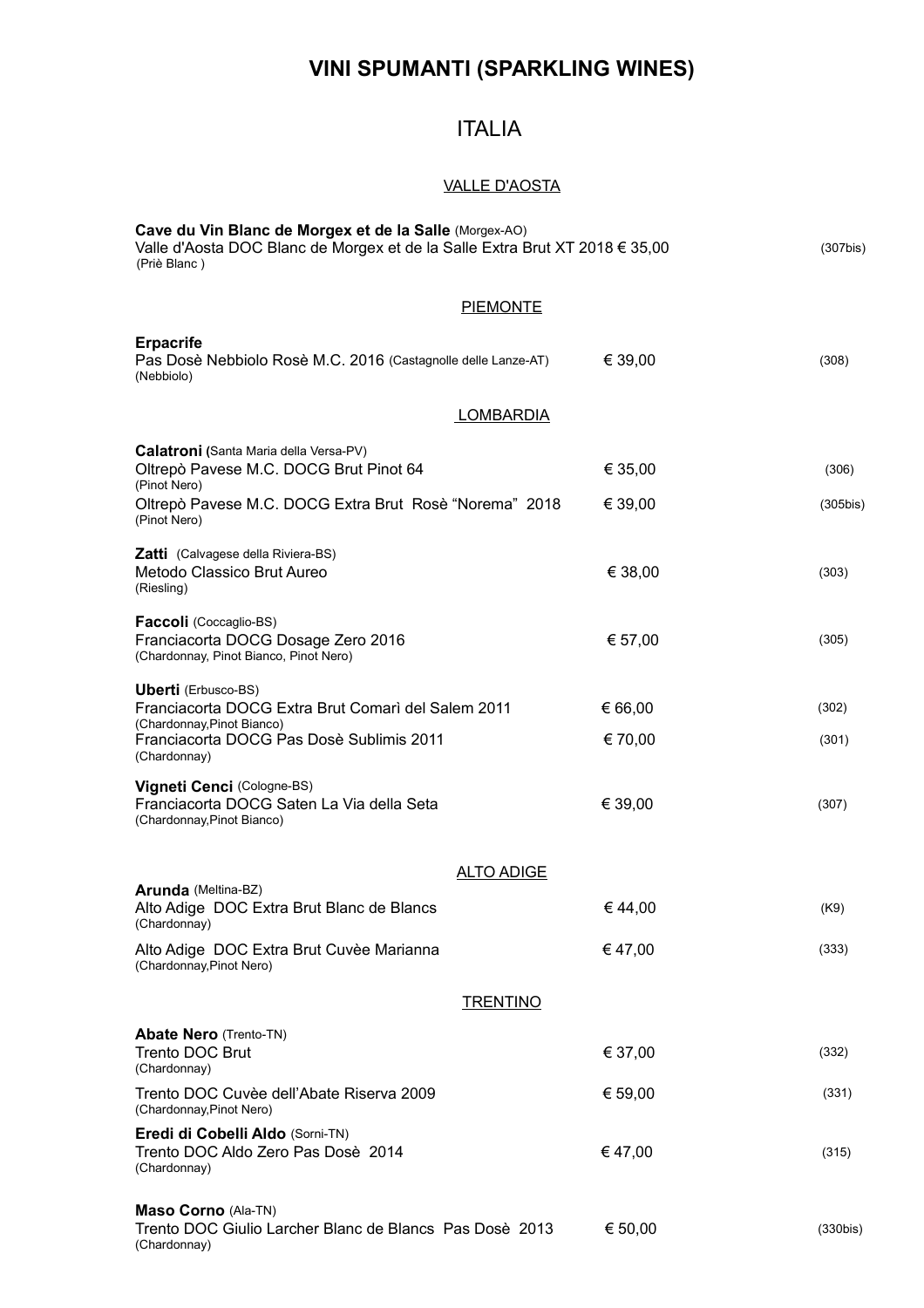| <b>VENETO</b>                                                                                                                                   |         |       |
|-------------------------------------------------------------------------------------------------------------------------------------------------|---------|-------|
| Fongaro (Roncà-VR)<br>Lessini Durello DOC Met. Trad. Riserva etichetta Nera 2014<br>(Durella)                                                   | €47,00  | (314) |
| <b>Buvoli</b> (Gambugliano -VI)<br>Metodo Classico Tre Brut<br>(Pinot Nero)                                                                     | € 50,00 | (326) |
| Metodo Classico Quattro Solera Brut<br>(Pinot Nero)                                                                                             | € 60,00 | (327) |
| <b>EMILIA ROMAGNA</b><br><b>Cantina dell Volta (Bomporto-MO)</b><br>Lambrusco di Modenà Rosè DOC Metodo Classico 2015<br>(Lambrusco di Sorbara) | € 37,00 | (313) |
| <b>TOSCANA</b>                                                                                                                                  |         |       |
| Fèlsina (Castelnuovo Berardenga-SI)<br>Metodo Classico Brut Millesimato 2016<br>(Sangiovese, Pinot Nero, Chardonnay)                            | € 39,00 | (328) |
| Tenuta La Novella (San Polo in Chianti-FI)<br>Metodo Classico Brut Nature<br>(Sangiovese)                                                       | €40,00  | (325) |
| <b>PUGLIA</b>                                                                                                                                   |         |       |
| D'Araprì (San Severo-FG)<br>Brut Riserva Nobile Metodo Classico 2017<br>(Bombino Bianco)                                                        | €40,00  | (330) |
| Brut Gran Cuvèe XXI Secolo Metodo Classico 2015<br>(Bombino Bianco, Pinot Nero)                                                                 | €47,00  | (329) |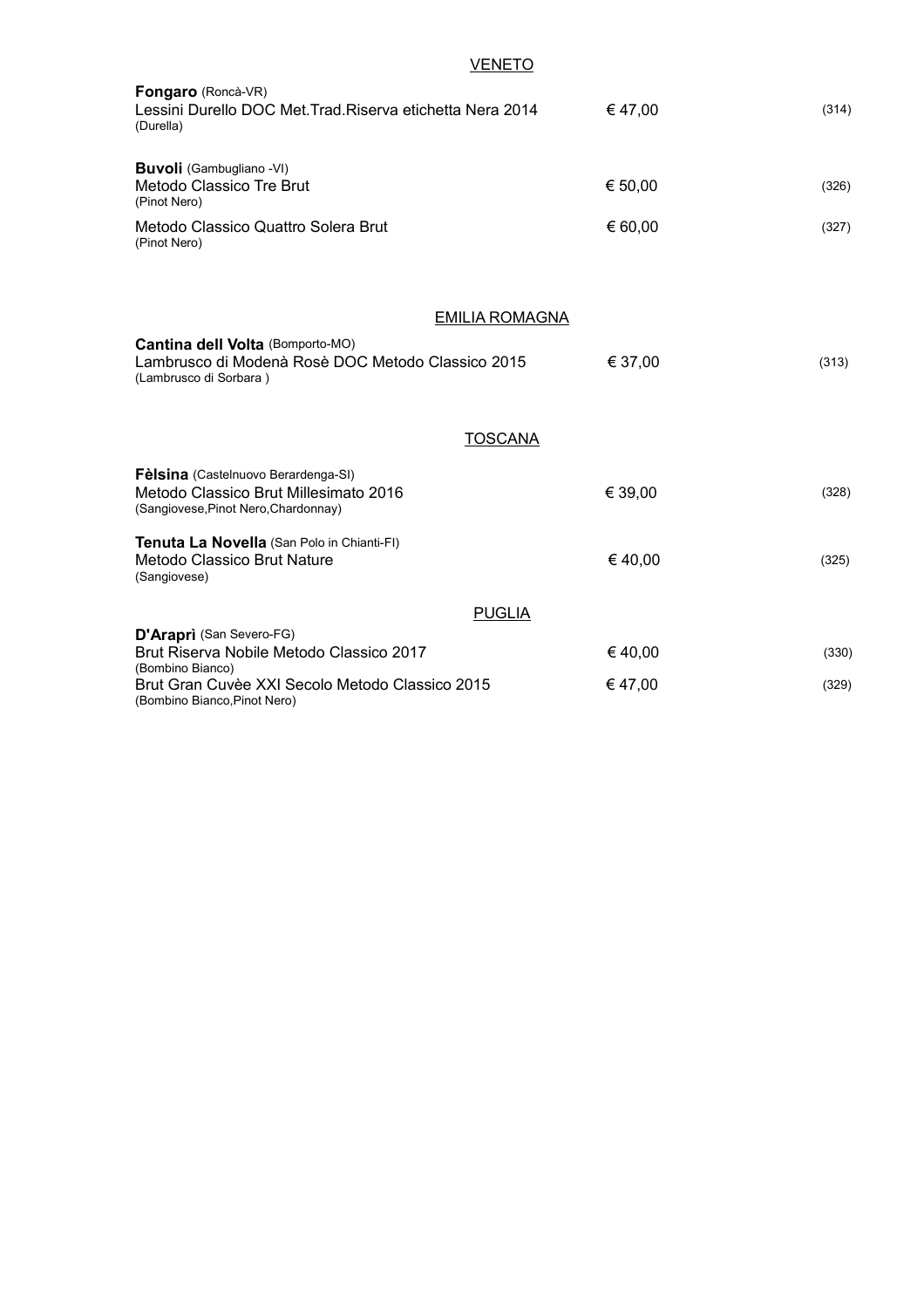# **VINI BIANCHI (WHITE WINES)**

## FRANCIA

#### ALSAZIA

| <u>ALUALIA</u>                                                                                                                             |          |             |
|--------------------------------------------------------------------------------------------------------------------------------------------|----------|-------------|
| <b>Marcel Deiss (Bergheim)</b><br>Rotenberg Premier Cru 2016<br>(Riesling, Pinot gris)                                                     | € 52,00  | (108)       |
| <b>Schaffer Woerly (Dambach-la-ville)</b><br>Gewurztraminer Grand Cru Falkenstein 2016<br>(Riesling)                                       | € 56,00  | (G)         |
| <b>BORGOGNA</b>                                                                                                                            |          |             |
| <b>Buisson Battault</b> (Mersault-Côte de Beaune)<br>Mersault Les Charmes Premier Cru 2019<br>(Chardonnay)                                 | € 117,00 | (105)       |
| Marc Colin et Fils (Saint-Aubin-Côte d'Or -Côte de Beaune)<br>Puligny Montrachet Premier Cru La Garenne 2016<br>(Chardonnay)               | € 146,00 | (109)       |
| Jouard Vincent et Francois (Saint-Aubin-Côte d'Or -Côte de Beaune)<br>Chassagne Montrachet Premier Cru Morgeot 2018<br>(Chardonnay)        | € 112,00 | (111)       |
| <b>Christian Moreau (Chablis-Chablis)</b><br>Chablis Les Clos Grand Cru 2017<br>(Chardonnay)                                               | € 113,00 | (107)       |
| <b>Chateau de Chamilly (Chamilly-Cote Chalonnaise)</b><br>Montagny Premier Cru Les Burnins 2018<br>(Chardonnay)                            | € 54,00  | $(107$ bis) |
| La Soufrandise (Fuissè-Maconnais)<br>Pouilly Fuissè Vielles Vignes 2019<br>(Chardonnay)                                                    | € 58,00  | (105)       |
| <b>LOIRA</b>                                                                                                                               |          |             |
| Château du Coing de Saint Fiacre (Saint-Fiacre-sur-Maine)<br>Muscadet Sur lie Sèvre et Maine Comte St. Hubert 2016<br>(Melon de Bourgogne) | € 29,00  | (94)        |
| Masson-Blondelet (Pouilly-sur-Loire)<br>Poully Fumè Tradition Cullus 2014<br>(Sauvignon)                                                   | € 67,00  | (95)        |
| Reverdy Pascal & Nicolas (Sury-en-Vaux)<br>Sancerre Les Anges Lots 2016<br>(Sauvignon)                                                     | € 56,00  | (97)        |
| Pellè (Morogues)<br>Menetou-Salon Le Carroir 2017<br>(Sauvignon)                                                                           | €42,00   | (98bis)     |
| <b>Belliviere</b> (Lhomme)<br>Jasnieres Les Rosiers 2020<br>(Chenin Blanc)                                                                 | € 52,00  | (101bis)    |
| Mosse (Val-du-Layon)<br>Anjou Blanc Le Rouchefer 2019<br>(Chenin Blanc)                                                                    | € 57,00  | (99)        |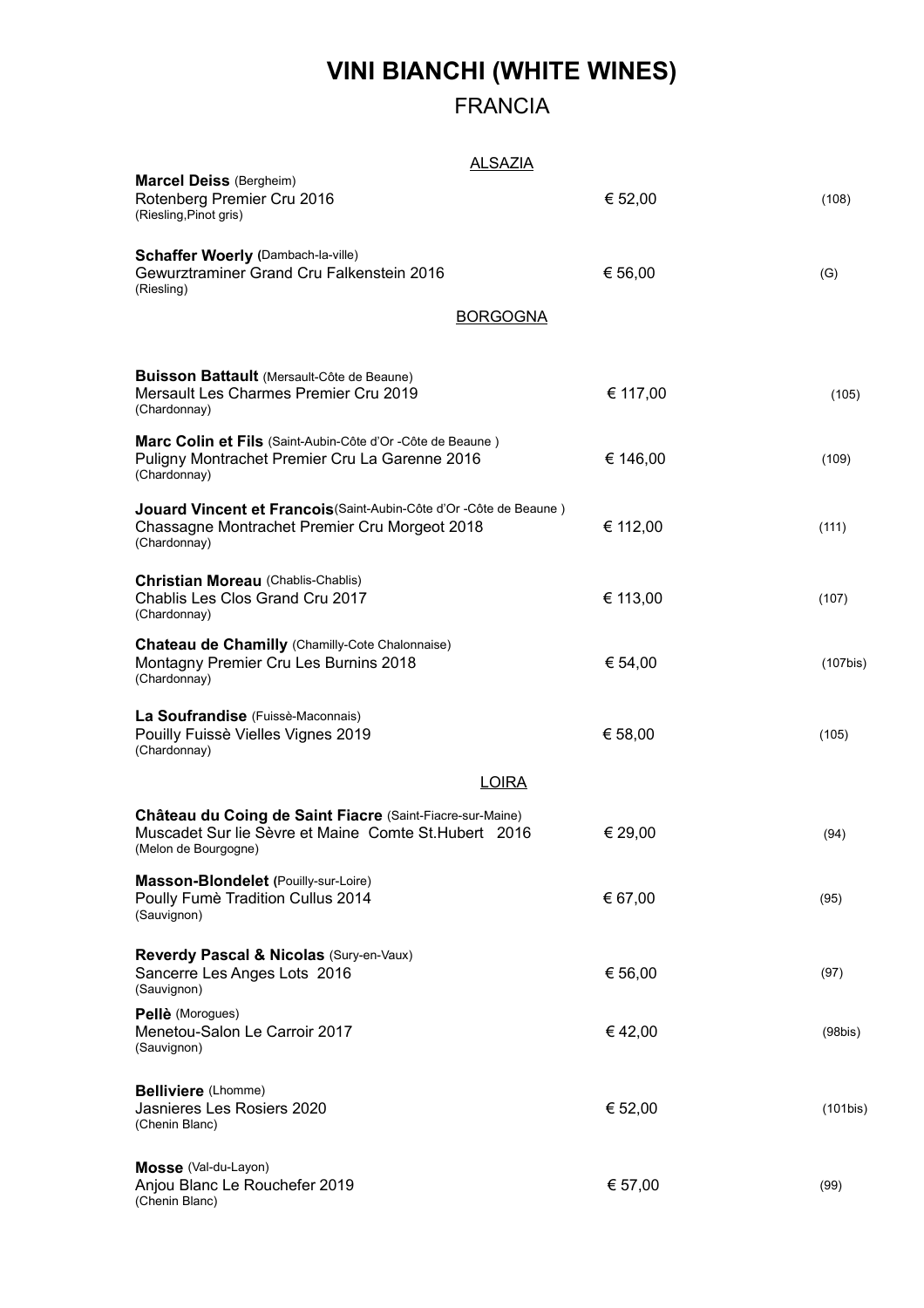| <b>Roches Neuves (Saint Vincent)</b>                                                                                                      |                   |         |             |
|-------------------------------------------------------------------------------------------------------------------------------------------|-------------------|---------|-------------|
| Samur Insolite 2020<br>(Chenin Blanc)                                                                                                     |                   | € 50,00 | (101)       |
| Francois Chidaine (Montlouis-sur-Loire)<br>Montlouis Les Bournais 2017<br>(Chenin Blanc)                                                  |                   | € 60,00 | (100)       |
|                                                                                                                                           | <b>PROVENZA</b>   |         |             |
| Chateau Vannieres (La Cadière-d'Azur)<br>Bandol Blanc 2018<br>(Clairette, Bourbolenc)                                                     |                   | € 57,00 | (D)         |
|                                                                                                                                           | <b>JURA</b>       |         |             |
| Macle (Château-Chalon)<br>Cotes du Jura 2013<br>(Chardonnay, Savagnin)                                                                    |                   | € 67,00 | (94bis)     |
| Cotes du Jura 2016<br>(Chardonnay)                                                                                                        |                   | € 62,00 | (94bis)     |
|                                                                                                                                           | <b>RODANO</b>     |         |             |
| Roger Sabon (Châteauneuf-du-Pape)<br>Chateauneuf de Pape Renaissance 2019<br>(Roussanne, Bourboulenc, Clairette, Grenache Blanc, Picpoul) |                   | € 60,00 | (102)       |
|                                                                                                                                           | <b>ROUSSILLON</b> |         |             |
| Laguerre (St.Martin de Fenouillet)                                                                                                        |                   |         |             |
| Cotes du Roussillon Le Ciste Blanc 2016<br>(Marsanne, Roussanne, Rolle, Grenache Blanc, Maccabeu)                                         | <b>SUD-OVEST</b>  | € 38,00 | (104)       |
| <b>Camin Larredya (Jurancon)</b>                                                                                                          |                   |         |             |
| Jurancon Sec La Part Davant 2020<br>(Gros Manseng-Petit Manseng-Petit Courbu)                                                             |                   | €42,00  | $(104$ bis) |
| Chateau Lamagdelaine (Lamagdelaine)<br>Viognier Cotes du Lotes 2019<br>(Viognier)                                                         |                   | € 32,00 | (103)       |
|                                                                                                                                           | <b>GERMANIA</b>   |         |             |
|                                                                                                                                           | <b>MOSELLA</b>    |         |             |
| Heymann - Löwenstein (Winningen)<br>Riesling Rottgen VDP Grosse Lage 2015<br>(Riesling)                                                   |                   | € 80,00 | (B)         |
| Riesling Rottgen VDP Grosse Lage 2019<br>(Riesling)                                                                                       |                   | € 73,00 | (91)        |
| R.Haart (Piesport)<br>Riesling Goldtröpfchen Spätlese 2019                                                                                |                   | €46,00  | $(114$ bis) |
| (Riesling)<br>Riesling Goldtröpfchen GG 2017<br>(Riesling)                                                                                |                   | € 68,00 | (114)       |
| Dr.Lippold (Urzig)<br>Riesling Ürziger Würzgarten Kabinett 2016<br>(Riesling)                                                             |                   | €46,00  | (113)       |
| <b>Clusserath</b> (Trittenheim)<br>Riesling Steinreich trocken 2019<br>(Riesling)                                                         |                   | €46,00  | $(116$ bis) |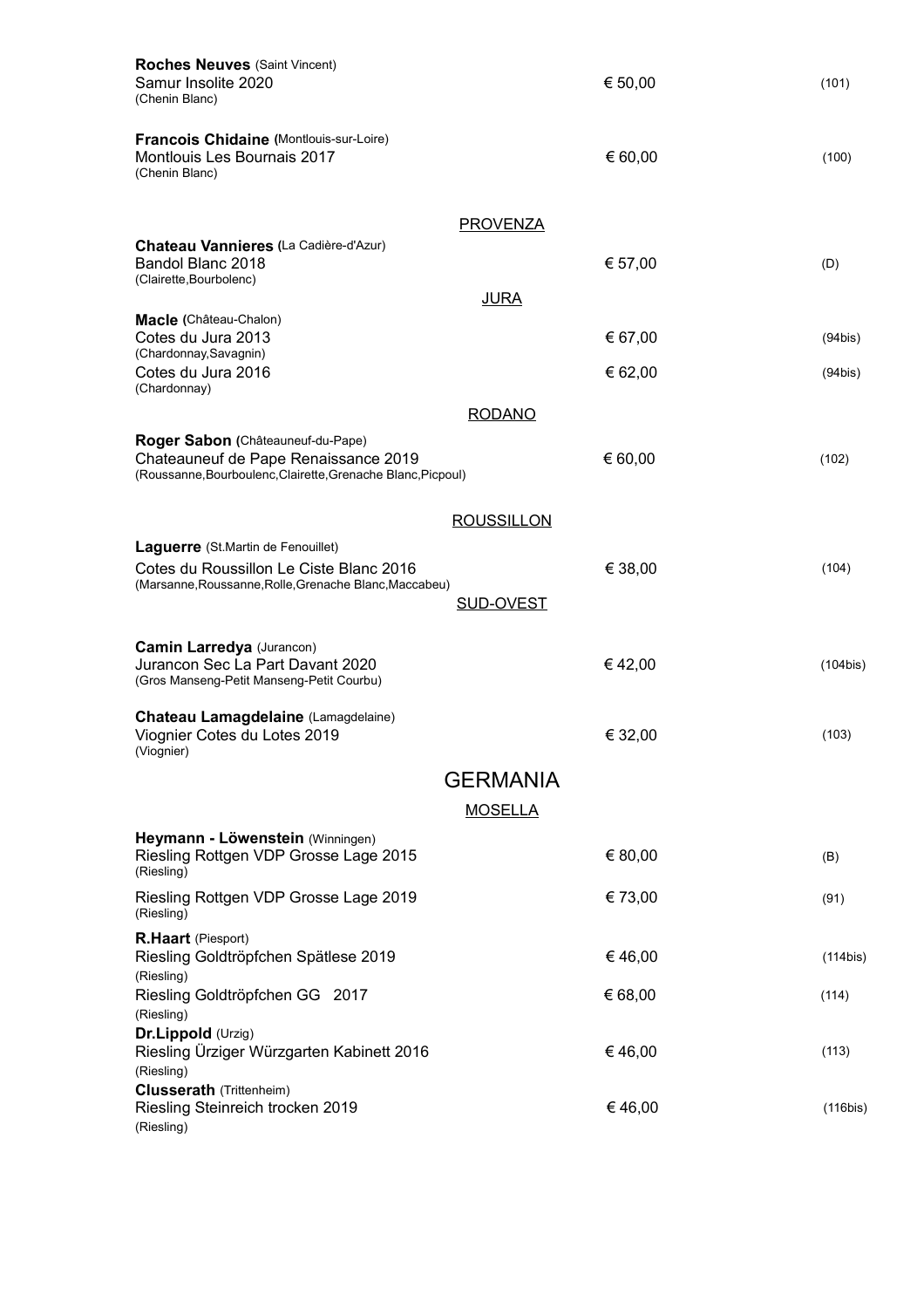| (113)<br>(117)<br>(110bis)<br>(112) |
|-------------------------------------|
|                                     |
|                                     |
|                                     |
|                                     |
|                                     |
|                                     |
| (68)                                |
| (69)                                |
| (116)                               |
| (C)                                 |
| (B)                                 |
|                                     |
| (118 bis)                           |
| (118)                               |
|                                     |
| (61)                                |
| (61bis)                             |
|                                     |
| (67)                                |
| (115)                               |
| (93)                                |
|                                     |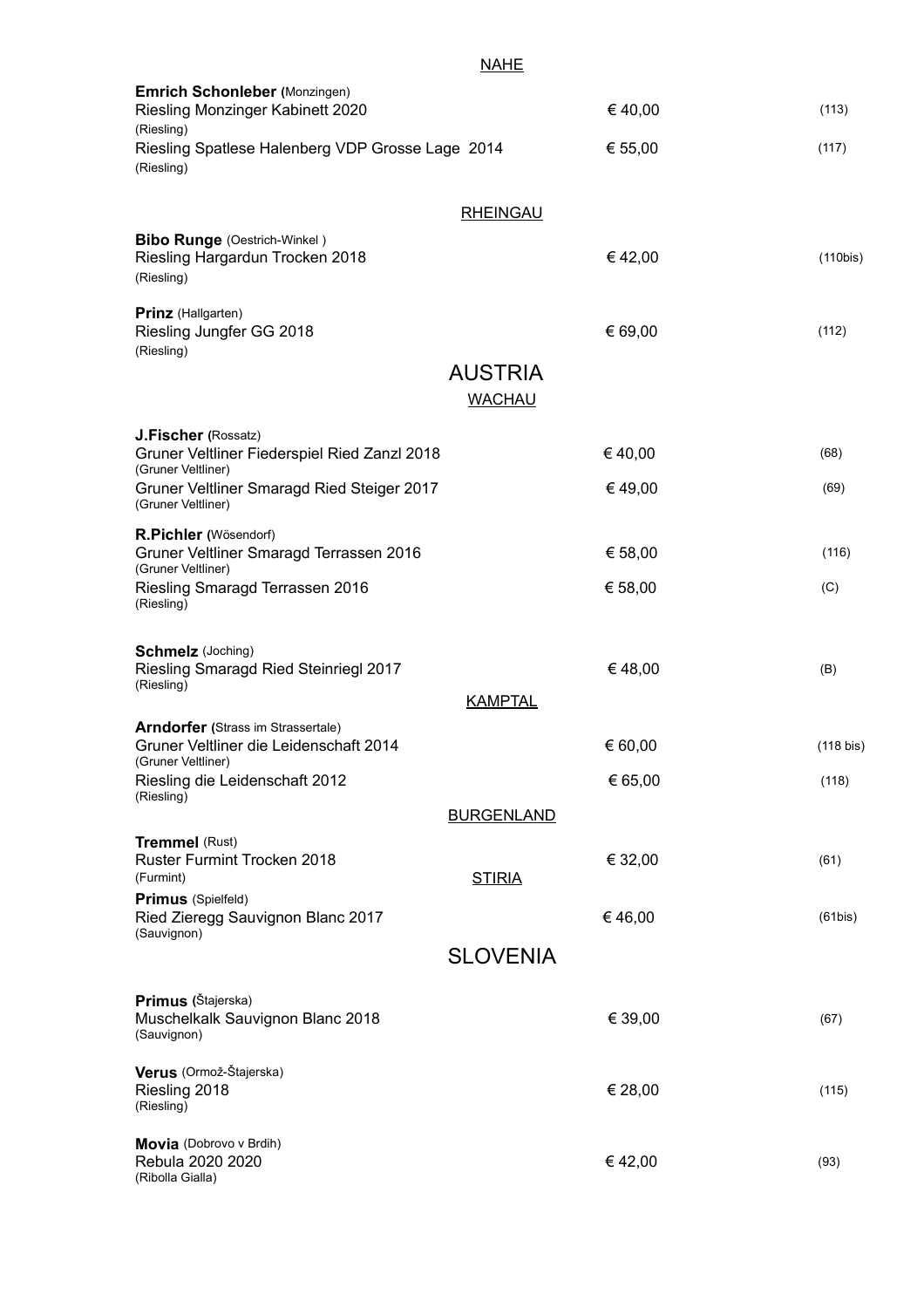# **VINI BIANCHI (WHITE WINES)**

### ITALIA

### VALLE D'AOSTA

| La Plantze (Villeneuve-AO)<br>Vdt Al Mister 2020<br>(Sauvignon, Viognier)                                          |                   | € 36,00 | (195)       |
|--------------------------------------------------------------------------------------------------------------------|-------------------|---------|-------------|
| <b>Ottin</b> (Aosta-AO)<br>Valle d'Aosta Petite Arvine DOP 2020<br>(Petite Arvine)                                 |                   | € 34,00 | (194)       |
| Ermes Pavese (Morgex-AO)<br>Valle d'Aosta Blanc de Morgex et de la Salle DOP 2020<br>(Priè Blanc)                  |                   | € 31,00 | (193)       |
|                                                                                                                    | <b>PIEMONTE</b>   |         |             |
| Favaro (Piverone-TO)<br>Erbaluce di Caluso DOCG Le Chiusure 2019/2020<br>(Erbaluce)                                |                   | € 35,00 | (200)       |
| Erbaluce di Caluso DOCG 13 mesi 2018/2020<br>(Erbaluce)                                                            |                   | € 40,00 | (199)       |
| Vigneti Massa (Monleale-AL)<br>Colli Tortonesi DOC Timorasso Derthona 2018<br>(Timorasso)                          |                   | € 32,00 | (197)       |
| Colli Tortonesi DOC Derthona Costa del Vento 2017/2018<br>(Timorasso)                                              |                   | € 65,00 | (198)       |
| <b>Ettore Germano</b> (Serralunga d'Alba-CN)<br>Langhe DOC Riesling Herzu 2020<br>(Riesling)                       |                   | € 37,00 | (201)       |
| Elio Grasso (Monforte d'Alba-CN)<br>Langhe DOC Chardonnay Educato 2020<br>(Chardonnay)                             |                   | € 30,00 | (210)       |
| Lambruschi Ottaviano (Castelnuovo Magra-SP)<br>Colli di Luni DOC Vermentino Costa Marina 2018/2021<br>(Vermentino) | <b>LIGURIA</b>    | € 34,00 | (241)       |
| Cà du Ferrà (Bonassola-SP)<br>Colline di Levanto DOP Luccicante 2021<br>(Vermentino)                               |                   | €41,00  | (257)       |
| Campogrande(Riomaggiore-SP)<br>Cinque Terre DOC Cinqueterre 2018<br>(Bosco, Albarola)                              |                   | € 60,00 | $(227$ bis) |
|                                                                                                                    | <b>LOMBARDIA</b>  |         |             |
| Cà Lojera (Rovizza di Sirmione-BS)<br>Lugana DOC Del Lupo 2016<br>(Trebbiano di Lugana)                            |                   | € 33,00 | (204)       |
| Zatti (Calvagese della Riviera-BS)<br>Garda Riesling Renano DOC Gep 2018<br>(Riesling)                             | <u>ALTO ADIGE</u> | € 28,00 | (248)       |
|                                                                                                                    |                   |         |             |
| Abraham (Appiano-BZ)<br>Vigneti delle Dolomiti IGT Art 2018<br>(Pinot Bianco)                                      |                   | € 63,00 | (212)       |
| Baron Longo (Egna-BZ)<br>Vigneti delle Dolomiti IGT Liebenstein 2018<br>(Chardonnay, Pinot Bianco)                 |                   | € 52,00 | (216)       |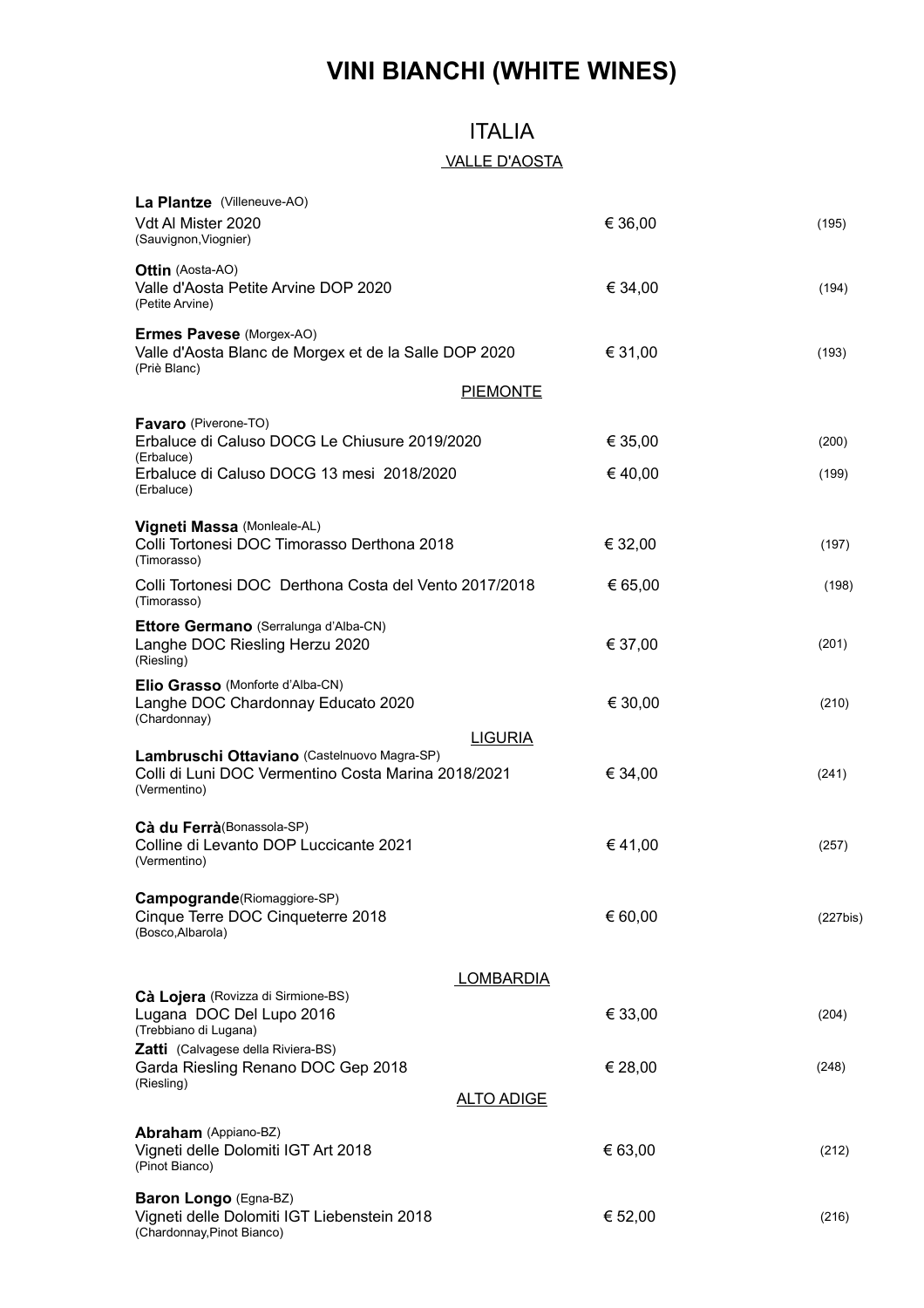| Peter Dipoli (Egna-BZ)<br>Alto Adige DOC Sauvignon Voglar 2018<br>(Sauvignon)                       | € 38,00 | (225)    |
|-----------------------------------------------------------------------------------------------------|---------|----------|
| <b>Schloss Englar (Appiano-BZ)</b><br>Alto Adige DOC Chardonnay Riserva 2019<br>(Chardonnay)        | €42,00  | (214)    |
| Kofererhof (Novacella-BZ)<br>Alto Adige Valle Isarco DOC Riesling 2018<br>(Riesling)                | € 38,00 | (217)    |
| Alto Adige Valle Isarco DOC Pinot Grigio 2020<br>(Pinot Grigio)                                     | € 29,00 | (223)    |
| Alto Adige Valle Isarco DOC Kerner 2021<br>(Kerner)                                                 | € 31,00 | (218)    |
| Alto Adige Valle Isarco DOC Gewurztraminer 2018<br>(Gewurztraminer)                                 | € 34,00 | (219)    |
| Kobler(Magrè-BZ)<br>Alto Adige DOC Grauer Burgunder 2019<br>(Pinot Grigio)                          | € 32,00 | (L1)     |
| <b>Kuenhof</b> (Bressanone-BZ)<br>Alto Adige Valle Isarco DOC Riesling 2019<br>(Riesling)           | € 33,00 | (200bis) |
| Oberstein (Cermez-BZ)<br>Vigneti delle Dolomiti IGT Salis 2017<br>(Sauvignon)                       | €44,00  | (215)    |
| Pacherhof (Novacella-BZ)<br>Alto Adige Valle Isarco DOC Gruner Veltliner 2018<br>(Gruner Veltliner) | € 30,00 | (221bis) |
| IGT Mitterberg Riesling 2018<br>(Riesling)                                                          | € 38,00 | (222)    |
| Radoar (Velturno-BZ)<br>Vigneti delle Dolomiti IGT Etza 2018<br>(Muller Thurgau)                    | € 32,00 | (226)    |
| Tiefenbrunner (Niclara-BZ)<br>Alto Adige DOC Feldmarschall 2017<br>(Muller Thurgau)                 | € 58,00 | (213)    |
| Wassererhof (Fiè allo Sciliar-BZ)<br>Alto Adige DOC Sauvignon 2018<br>(Sauvignon)                   | € 36,00 | (220)    |
| Alto Adige DOC Pinot Bianco 2018<br>(Pinot Bianco)                                                  | € 36,00 | (205)    |
| <b>TRENTINO</b>                                                                                     |         |          |
| <b>Maso Furli (Lavis-TN)</b><br>Trentino DOC Chardonnay 2018<br>(Chardonnay)                        | € 32,00 | (208)    |
| Klinger (Lavis-TN)<br>IGT Vigneti delle Dolomiti Nosiola 2019<br>(Nosiola)                          | € 32,00 | (224bis) |
| Trentino DOC Traminer Aromatico 2020<br>(Gewurztraminer)                                            | € 34,00 | (221)    |
|                                                                                                     |         |          |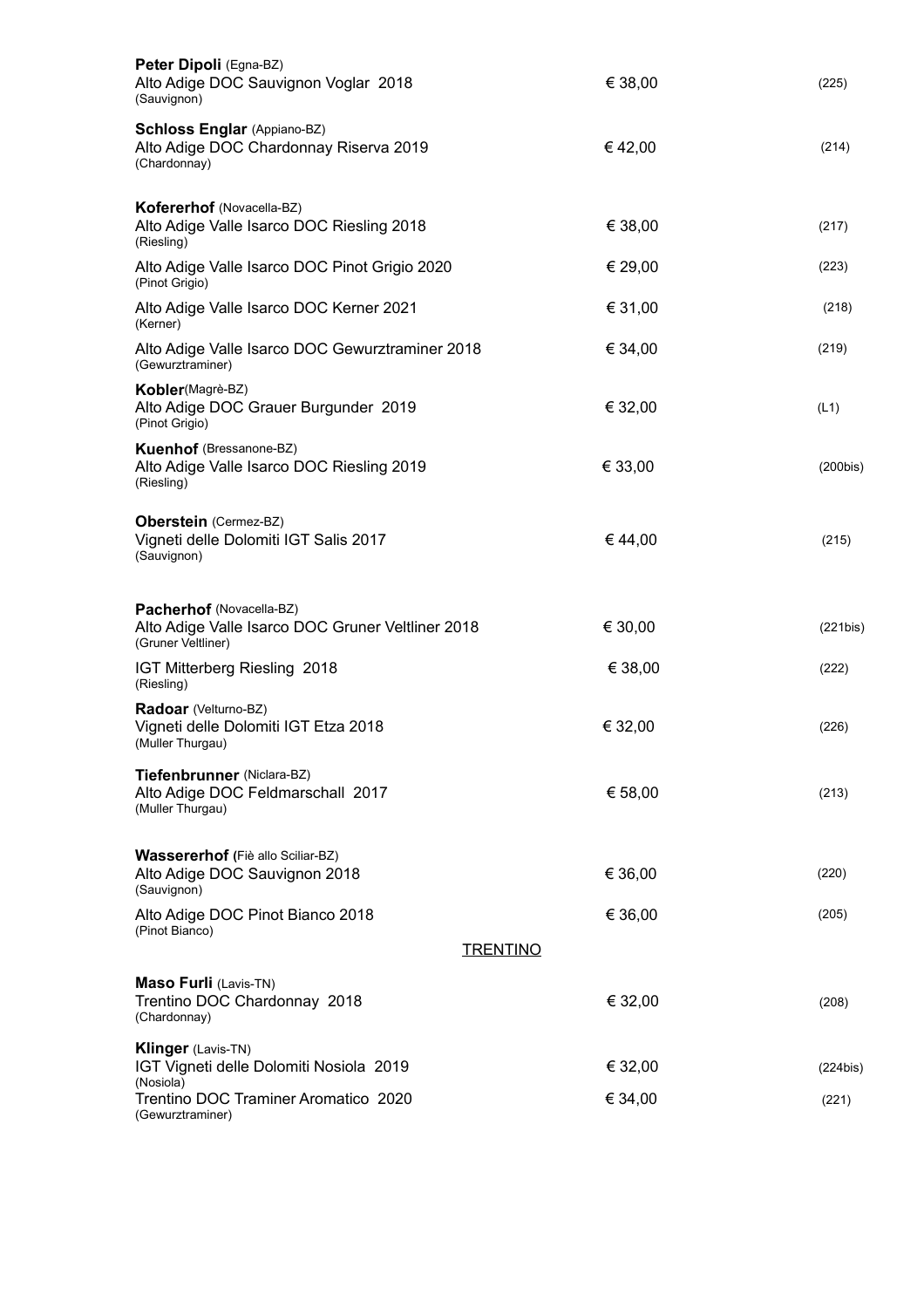#### FRIULI VENEZIA GIULIA

| Rado Kocjančič (San Dorigo della Valle-TS)<br>Carso IGT Brezanka 2017<br>(Malvasia Istriana, Vitovska, Glera, Tokaj, Riesling, Sauvignon, Pinot Bianco, Ribolla+altri) | € 38,00 | (241bis)    |
|------------------------------------------------------------------------------------------------------------------------------------------------------------------------|---------|-------------|
| I Clivi (Corno di Rosazzo-UD)<br>Friulano Brazan Colli Orientali DOP 2016<br>(Friulano)                                                                                | € 39,00 | (229)       |
| Malvasia Viti Vecchie Colli Orientali DOP 2017<br>(Malvasia Istriana)                                                                                                  | € 35,00 | (230)       |
| Le Due Terre (Prepotto-UD)<br>Sacrisassi Bianco COF DOC 2019<br>(Friulano, Ribolla Gialla)                                                                             | € 56,00 | (246)       |
| Vignai da Duline (San Giovanni al Natisone-UD)<br>Friuli Colli Orientali DOC Chardonnay Ronco Pitotti 2014/2016<br>(Chardonnay)                                        | € 58,00 | (235)       |
| IGT delle Venezie Morus Alba 2017<br>(Malvasia, Sauvignon)                                                                                                             | €47,00  | (235bis)    |
| Gaspare Buscemi (Cormons-GO)<br><b>IGT Venezia Giulia Alture 2018</b><br>(Pinot bianco, Ribolla Gialla)                                                                | € 33,00 | (M2)        |
| <b>Roncus</b> (Capriva del Friuli-GO)<br>Collio Bianco Doc Vecchie Vigne 2017<br>(Malvasia, Friulano, Ribolla Gialla)                                                  | € 52,00 | $(215$ bis) |
| Vie di Romans (Mariano del Friuli-GO)<br>Friuli Isonzo DOC Pinot Grigio Dessimis 2017<br>(Pinot Grigio)                                                                | €43,00  | (228)       |
| <b>VENETO</b>                                                                                                                                                          |         |             |
| Corte Capitelli (Montebello Vicentino-VI)<br>Capiteldeoro 2018<br>(Garganega)                                                                                          | € 27,00 | (251bis)    |
| Villa Angarano (Bassano del Grappa-VI)<br>Breganze Vespaiolo DOC Angarano Bianco 2018<br>(Vespaiola)                                                                   | € 26,00 | (247)       |
| Filippi (Soave-VR)<br>Soave Colli Scaligeri DOC Castelcerino 2016<br>(Garganega)                                                                                       | € 26,00 | (M4)        |
| Suavia (Soave-VR)<br>Soave Classico DOC Monte Carbonare 2017                                                                                                           | € 31,00 | (244)       |
| (Garganega)<br>IGT Veronese Le Rive 2018                                                                                                                               | € 36,00 | (272bis)    |
| (Garganega)<br>Roeno (Brentino Belluno-VR)                                                                                                                             |         |             |
| IGT delle Venezie Riesling Praecipius 2018<br>(Riesling)                                                                                                               | € 30,00 | (202)       |
| <b>EMILIA ROMAGNA</b>                                                                                                                                                  |         |             |
| Villa Papiano (Modigliana-FC)<br>IGT Forlì Strada Corniolo 2018<br>(Trebbiano)                                                                                         | € 29,00 | (211bis)    |
| Fondo San Giuseppe (Brisighella-RA)                                                                                                                                    |         |             |
| IGT Ravenna Ciarla 2020<br>(Riesling)                                                                                                                                  | € 33,00 | (16)        |
| Albana Romagna DOGC Fiorile 2020<br>(Albana)                                                                                                                           | € 33,00 | (269)       |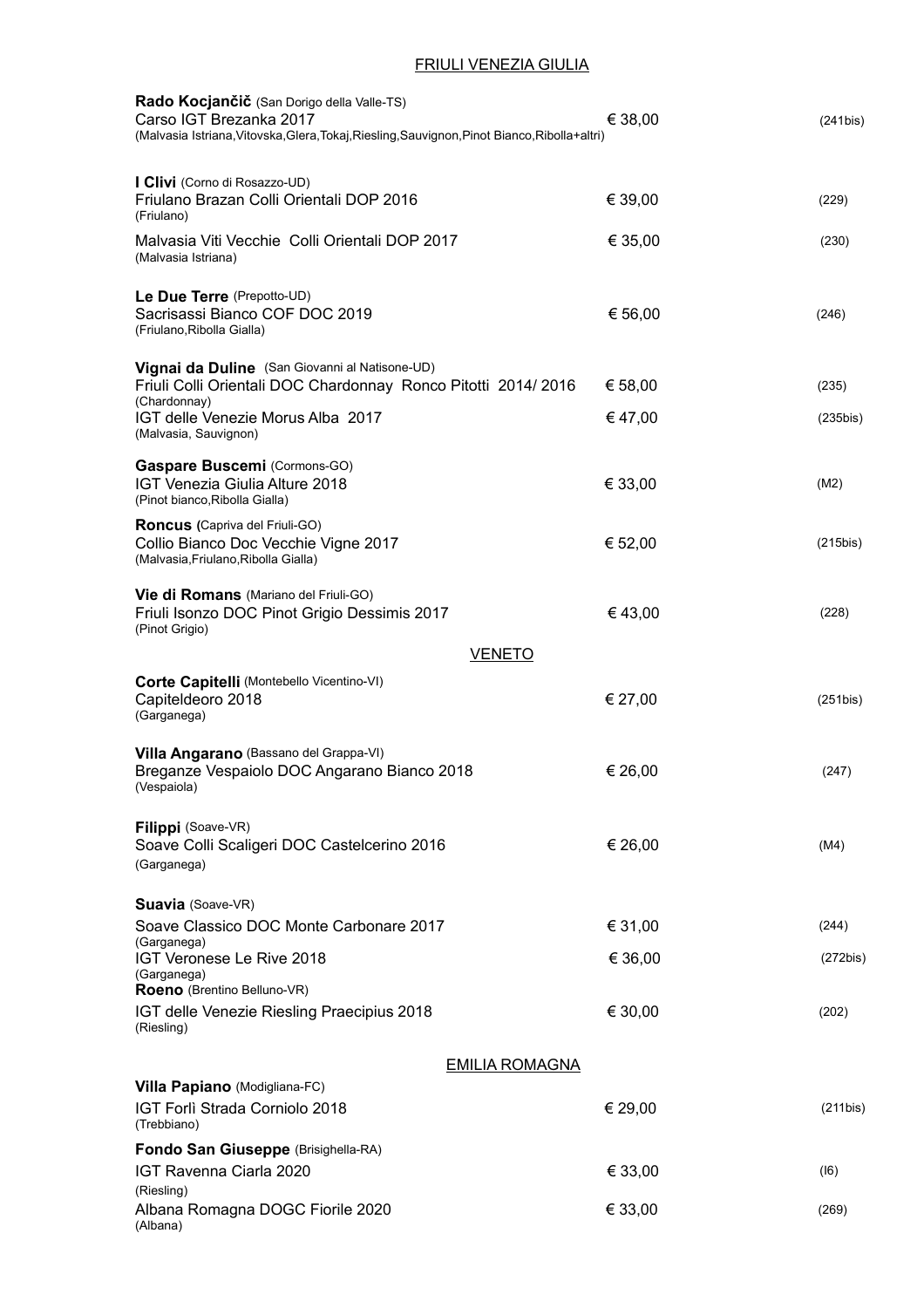### **TOSCANA**

| Montepepe (Montignoso-MS)<br>IGT Toscana Montepepe Bianco 2019<br>(Vermentino e Viognier)                                                | €35,00  | $(209$ bis) |
|------------------------------------------------------------------------------------------------------------------------------------------|---------|-------------|
| IGT Toscana Grand Vintage 2010<br>(Vermentino e Viognier)                                                                                | €82,00  | (252)       |
| Fattoria Colleverde (Capannori-LU)<br>IGT Costa Toscana Brania del Cancello 2019<br>(Trebbiano)                                          | € 35,00 | (256)       |
| Colle di Bordocheo (Capannori-LU)<br>IGT Toscana Bianco dell'Oca 2019<br>(Chardonnay, Vermentino, Traminer)                              | € 27,00 | (209)       |
| Terre del Sillabo (Lucca-LU)<br>IGT Costa Toscana Sauvignon 2012<br>(Sauvignon)                                                          | € 46,00 | (253)       |
| Colognole (Rufina-FI)<br>IGT Toscana Chardonnay Oltrepoggio 2018<br>(Chardonnay)                                                         | € 28,00 | $(247$ bis) |
| <b>Isole e Olena</b> (Barberino Val d'Elsa-FI)<br>IGT Toscana Chardonnay Collezione Privata 2019<br>(Chardonnay)                         | € 85,00 | (258)       |
| Caiarossa (Riparbella-PI)<br>IGT Toscana Bianco 2019<br>(Viognier e Chardonnay)                                                          | €42,00  | (250)       |
| Le Macchiole (Castagneto Carducci-LI)<br>IGT Toscana Paleo Bianco 2020<br>(Chardonnay, Sauvignon)                                        | € 64,00 | $(250$ bis) |
| Il Colombaio di Santa Chiara (San Gimignano-SI)<br>Vernaccia di San Gimignano DOCG Campo alla Pieve 2019<br>(Vernaccia di San Gimignano) | € 37,00 | (254bis)    |
| Vernaccia di San Gimignano DOCG Riserva L'Albereta 2018<br>(Vernaccia di San Gimignano)                                                  | €46,00  | (255)       |
| Montauto (Manciano-GR)<br>Maremma IGT Enos I Sauvignon 2019<br>(Sauvignon)                                                               | € 37,00 | (257)       |
| Montebelli (Caldana-GR)<br>IGT Maremma Fabula Oro 2015<br>(Sangiovese)                                                                   | € 38,00 | (S)         |
| <b>MARCHE</b>                                                                                                                            |         |             |
| <b>Bisci</b> (Matelica-MC)<br>Verdicchio di Matelica DOC Vigneto Fogliano 2019                                                           | € 35,00 | (243)       |
| (Verdicchio)<br>Verdicchio di Matelica Riserva DOCG Senex 2015<br>(Verdicchio)                                                           | €48,00  | (261)       |
| <b>Antonio Canestrari (Apiro-MC)</b><br>Canestrari Vino Bianco 3150 BT 2016<br>(Verdicchio)                                              | € 37,00 | (R)         |
| La Distesa (Cupramontana-AN)<br>Marche IGT Gli Eremi 2016<br>(Verdicchio)                                                                | € 39,00 | (260)       |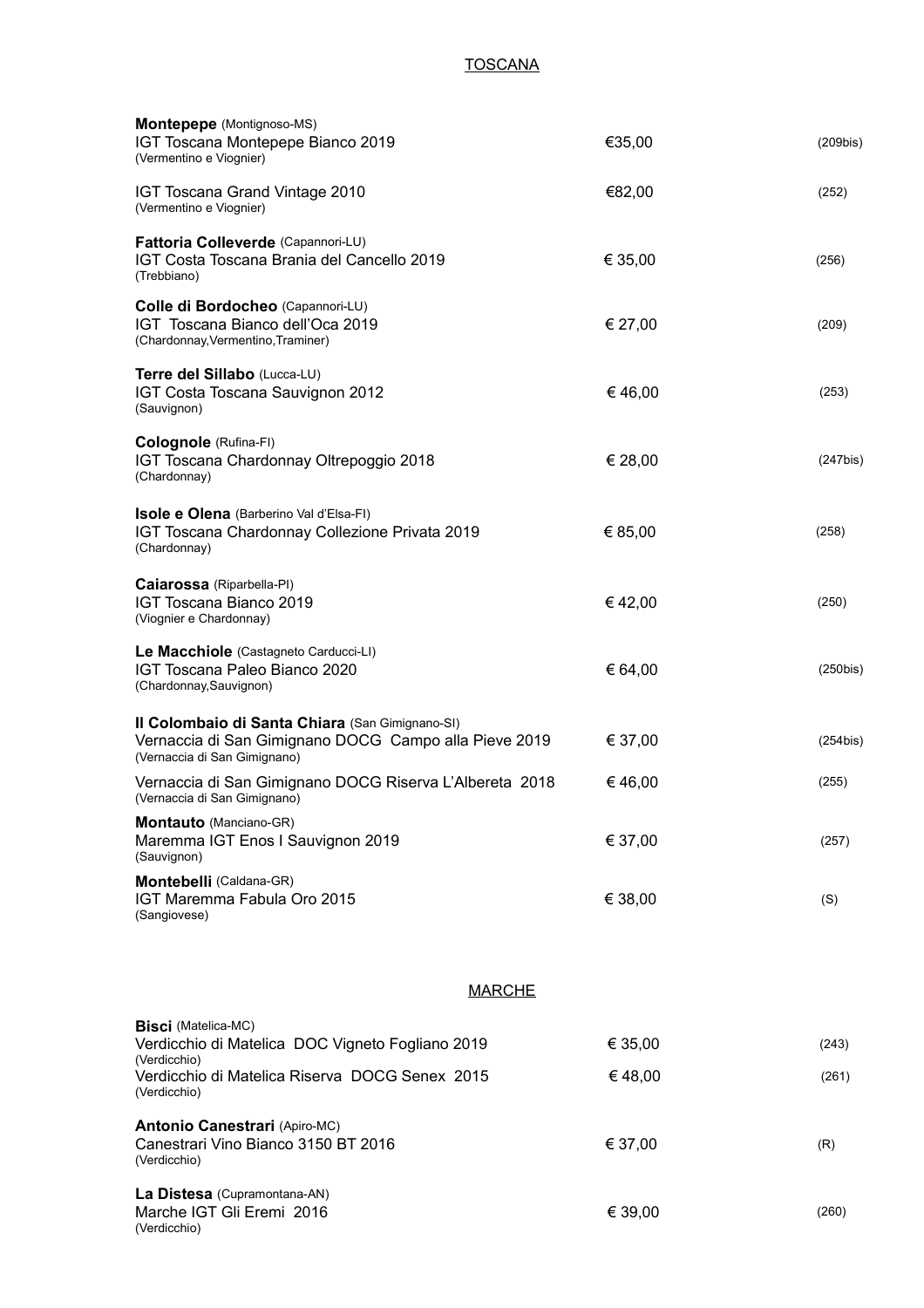| Fattoria di San Lorenzo (Montecarotto-AN)<br>Marche IGT Campo delle Oche 2018<br>(Verdicchio)                                                          | € 37,00            | (245)          |
|--------------------------------------------------------------------------------------------------------------------------------------------------------|--------------------|----------------|
| La Staffa (Staffolo-AN)<br>Verdicchio dei Castelli di Jesi Riserva DOC Selva di Sotto 2017<br>(Verdicchio)                                             | € 82,00            | (M2)           |
| Castrum Morisci(Moresco-FM)<br>Falerio DOC Pecorino Gallicano 2020<br>(Pecorino)<br><b>UMBRIA</b>                                                      | € 38,00            | (241bis)       |
| Bettalunga (Castello delle Forme-PG)<br>IGT Umbria Piaggione 2020<br>(Chardonnay)                                                                      | € 32,00            | (M6)           |
| Tenuta Bellafonte (Bevagna-PG)<br>IGT Umbria Arnèto 2018<br>(Trebbiano Spoletino)                                                                      | € 34,00            | (263)          |
| Palazzone (Rocca Ripisena-TR)<br>Orvieto Cl.Sup.DOC Campo del Guardiano 2017<br>(Grechetto, Trebbiano, Malvasia, Verdello)<br>Umbria IGT Viognier 2018 | € 35,00<br>€ 26,00 | (264)<br>(227) |
| (Viognier)                                                                                                                                             |                    |                |
| <b>LAZIO</b><br>Sergio Mottura (Civitella d'Agliano-VT)                                                                                                |                    |                |
| Grechetto Civitella IGT Poggio della Costa 2018<br>(Grechetto)                                                                                         | € 29,00            | (267)          |
| Grechetto Civitella IGT Latour a Civitella 2019<br>(Grechetto)                                                                                         | € 39,00            | (266bis)       |
| De Sanctis (Frascati-RM)<br>Frascati Superiore DOCG Abelos 2018<br>(Malvasia Puntinata, Bombino Bianco)                                                | € 26,00            | (236)          |
| Tenuta di Fiorano (Roma-RM)<br>Lazio IGT Fiorano 2014<br>(Semillon)                                                                                    | € 66,00            | (R)            |
| Le Rose(Genzano di Roma-RM)                                                                                                                            |                    |                |
| Lazio IGT Colle dei Marmi 2014<br>(Fiano)                                                                                                              | € 37,00            | (265)          |
| Piana dei Castelli (Velletri-RM)<br>Lazio IGT Follia Bianco 2016<br>(Malvasia Puntinata, Grechetto, Trebbiano Giallo, Sauvignon Blanc, Riesling)       | € 34,00            | (196)          |
| <b>ABRUZZO</b>                                                                                                                                         |                    |                |
| Torre dei Beati (Loreto Aprutino-PE)<br>Trebbiano d'Abruzzo DOC Bianchi Grilli per la Testa 2017                                                       | € 30,00            | (271)          |
| (Trebbiano d'Abruzzo)<br>Pecorino d'Abruzzo DOC Bianchi Grilli per la Testa 2018<br>(Pecorino)                                                         | € 32,00            | (202bis)       |
| <b>CAMPANIA</b>                                                                                                                                        |                    |                |
| Di Meo (Salza Irpina-AV)<br>Fiano di Avellino DOCG Selezione Erminia di Meo 2000<br>(Fiano)                                                            | € 90,00            | (272)          |
| Benito Ferrara (Tufo-AV)<br>Greco di Tufo DOCG Vigna Cicogna 2021<br>(Greco)                                                                           | € 36,00            | (275)          |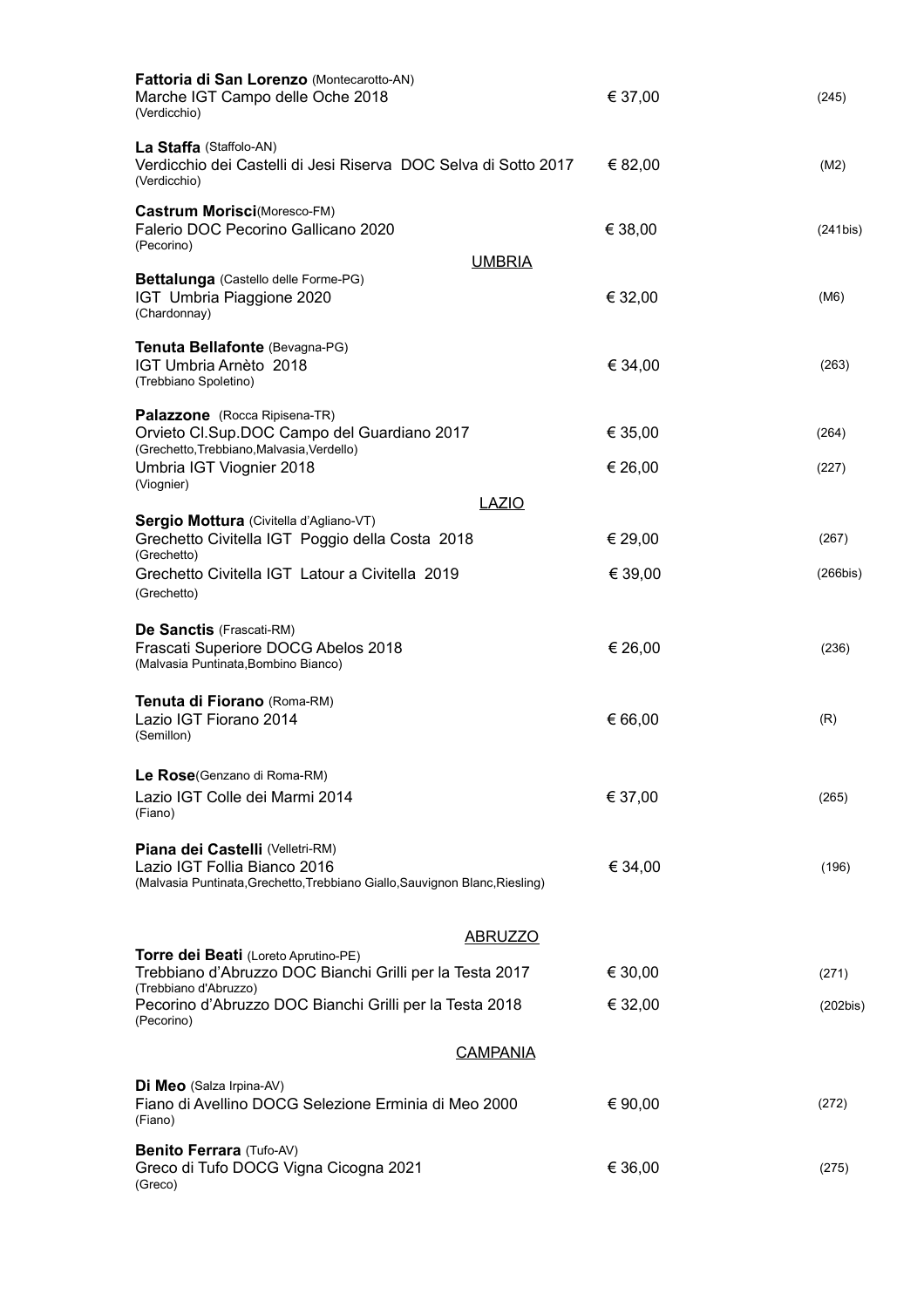| Cantine dell'Angelo (Tufo-AV)<br>Greco di Tufo Riserva DOCG Miniere 2019<br>(Greco)                      | € 31,00 | $(274$ bis) |
|----------------------------------------------------------------------------------------------------------|---------|-------------|
| Guido Marsella (Summonte-AV)<br>Fiano di Avellino DOCG 2019<br>(Fiano)                                   | € 37,00 | (262)       |
| Quintodecimo (Mirabella Eclano-AV)<br>Fiano di Avellino DOCG Selezione Exultet 2020<br>(Fiano)           | € 52,00 | (268)       |
| Cenatiempo (Ischia-NA)<br>Ischia DOC Biancolella Kalimera 2017/2018<br>(Biancolella)                     | €40,00  | (203)       |
| La Sibilla (Bacoli-NA)<br>Campi Flegrei DOC Cruna del Lago 2019<br>(Falanghina)                          | € 39,00 | (274)       |
| Villa Dora (Terzigno-NA)<br>Lacryma Christi DOC Vigna del Vulcano 2016<br>(Coda di Volpe, Falanghina)    | € 34,00 | (273)       |
| Marisa Cuomo (Furore-SA)<br>Costa d'Amalfi DOC Furore bianco Fiorduva 2017<br>(Fenile, Ginestra, Rapolo) | € 80,00 | (276)       |
| Luigi Maffini (Giungano-SA)<br>Cilento Fiano DOP Pietraincatenata 2018<br>(Fiano)<br><b>CALABRIA</b>     | €44,00  | (262bis)    |
| Spiriti Ebbri (Spezzano Piccolo-CS)<br>Calabria IGT Neostòs 2017<br>(Pecorello)                          | € 36,00 | (U)         |
| Cantine Benvenuto (Francavilla Angitola-VV)<br>Calabria IGP Benvenuto 2018<br>(Zibibbo)                  | € 28,00 | (268bis)    |
| <b>SICILIA</b>                                                                                           |         |             |
| Castellucci Miano (Valledolmo-PA)<br>IGT Sicilia Shiarà 2016<br>(Catarratto)                             | €42,00  | (281)       |
| De Bartoli (Marsala-TP)<br>IGT Sicilia Grappoli del Grillo 2020<br>(Grillo)                              | €40,00  | (277)       |
| Eudes(Trecastagni-CT)<br>Etna Bianco DOC Bianco di Monte 2014<br>(Carricante, Catarratto)                | €44,00  | (282)       |
| Valcerasa (Randazzo-CT)<br>Etna Bianco DOC 2015<br>(Carricante)                                          | € 36,00 | (278)       |
| <b>SARDEGNA</b>                                                                                          |         |             |
| Tondini (Calangianus-OT)<br>Vermentino di Gallura Superiore DOCG Katala 2017<br>(Vermentino)             | € 38,00 | (283)       |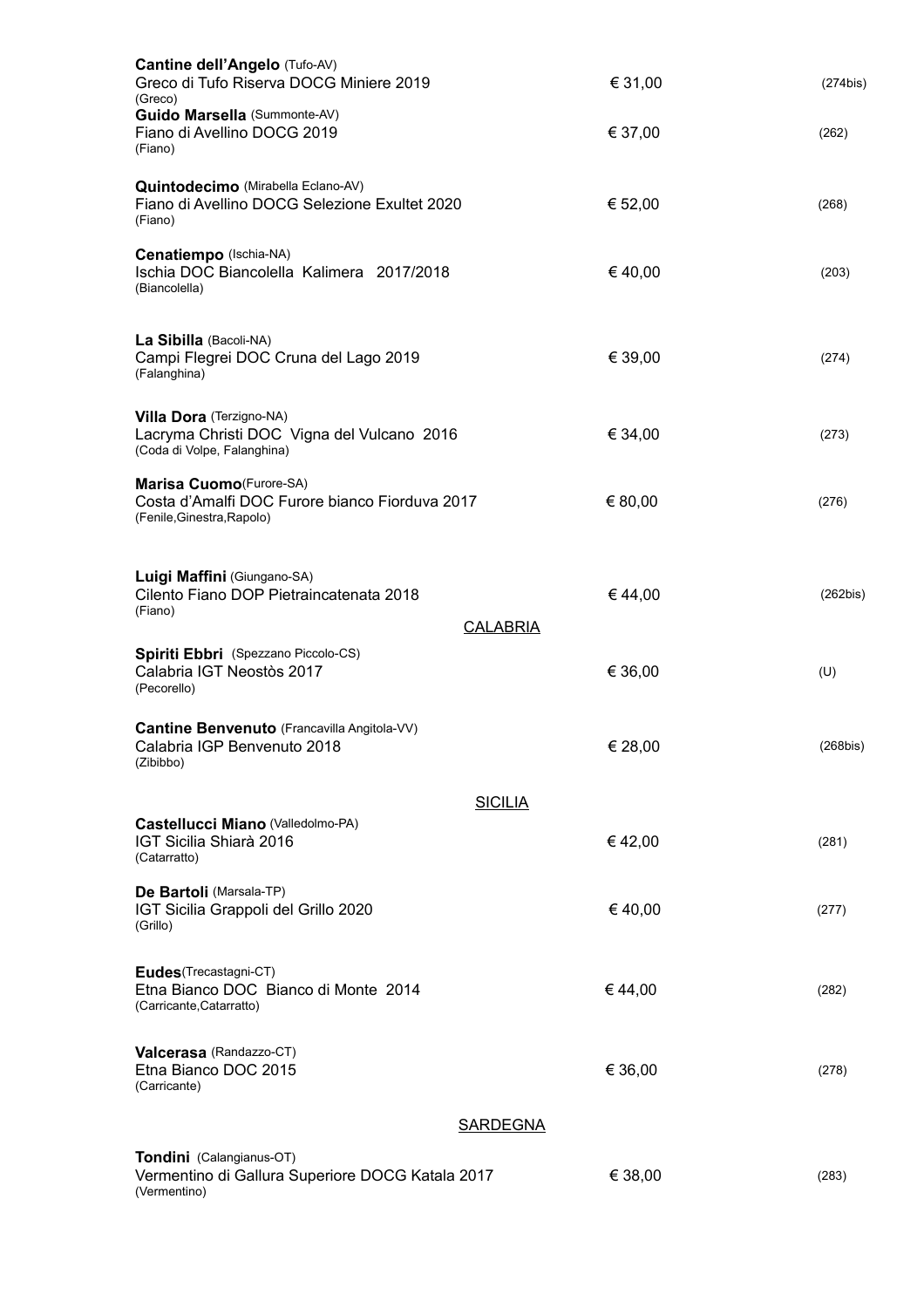# **VINI BIANCHI MACERATI (ORANGE WINES)**

### ITALIA

#### ALTO ADIGE

| In Der Eben (Renon-BZ)<br>Vigneti delle Dolomiti IGT Sauvignon 2015<br>(Sauvignon)                                          | € 36,00 | (AAA)       |
|-----------------------------------------------------------------------------------------------------------------------------|---------|-------------|
| Tropftalhof (Caldaro-BZ)                                                                                                    |         |             |
| Vino Bianco Garnellen 2016<br>(Sauvignon)                                                                                   | € 92,00 | (CC)        |
| Vino Bianco Le Viogn 2020<br>(Viognier)                                                                                     | €40,00  | (251)       |
| <b>TRENTINO</b>                                                                                                             |         |             |
| <b>Foradori</b> (Mezzolombardo-TN)<br>Vigneti delle Dolomiti IGT Fontanasanta Manzoni Bianco 2018<br>(Manzoni Bianco)       | € 35,00 | (207)       |
| Vigneti delle Dolomiti IGT Fontanasanta Nosiola 2020<br>(Nosiola)                                                           | €43,00  | (206)       |
| <b>FRIULI VENEZIA GIULIA</b>                                                                                                |         |             |
| Ronco Severo (Prepotto-UD)<br>IGT delle Venezie Pinot Grigio Ramato 2019<br>(Pinot Grigio)                                  | €40,00  | $(238$ bis) |
| Colli Orientali del Friuli DOC Friulano 2019<br>(Friulano)                                                                  | €40,00  | (224)       |
| La Castellada (Oslavia-GO)<br>Collio DOC Bianco 2013<br>(Pinot Grigio, Chardonnay, Sauvignon)                               | €47,00  | (233)       |
| Damjan Podversic (Gorizia-GO)<br>IGT delle Venezie Ribolla Gialla 2017<br>(Ribolla Gialla)                                  | € 60,00 | (238)       |
| IGT delle Venezie Kaplia 2016<br>(Friulano, Malvasia, Chardonnay)                                                           | € 60,00 | (237)       |
| <b>Skerk</b> (Duino Aurisina-TS)<br>IGT delle Venezie Ograde 2019<br>(Vitovska, Malvasia Istriana, Sauvignon, Pinot Grigio) | €48,00  | (239)       |
| IGT delle Venezie Malvazija 2019<br>(Malvasia Istriana)                                                                     | €48,00  | (234)       |
| Zidarich (Duino Aurisina-TS)<br>Carso DOC Vitovska 2015<br>(Vitovska)                                                       | €48,00  | (240)       |
| <b>EMILIA ROMAGNA</b>                                                                                                       |         |             |
| La Stoppa (Rivergaro-PC)<br>IGT Emilia Ageno 2015<br>(Malvasia di Candia, Ortugo e Trebbiano)                               | € 37,00 | (AAA)       |
| Francesconi Paolo (Faenza-RA)<br>Vdt Arcaica 2018<br>(Albana)                                                               | € 31,00 | (270)       |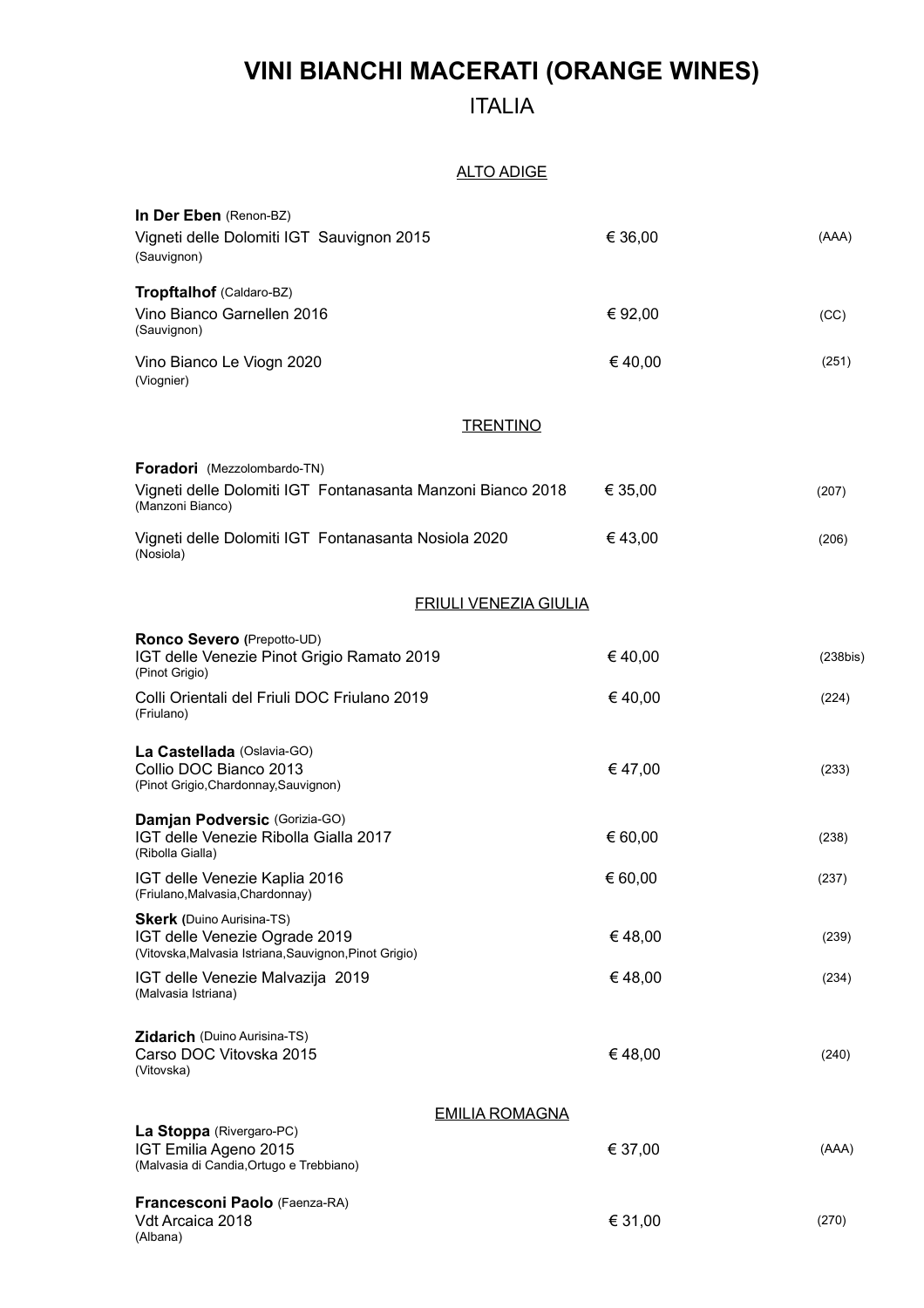| Tre Monti (Imola-BO)<br>Albana di Romagna DOCG Vitalba 2020<br>(Albana)                                                          |                  | € 35,00 | (244bis) |
|----------------------------------------------------------------------------------------------------------------------------------|------------------|---------|----------|
|                                                                                                                                  | <b>TOSCANA</b>   |         |          |
| Fabbrica di San Martino (Lucca-LU)<br>IGT Costa Toscana Fabbrica di San Martino Bianco 2017<br>(Vermentino, Trebbiano, Malvasia) |                  | € 33,00 | (249)    |
| Sàgona (Loro Ciuffenna-AR)<br>IGT Toscana Fon Fon 2020<br>(Trebbiano)                                                            |                  | € 36,00 | (DD)     |
| Fontuccia (Isola del Giglio-GR)<br>IGT Costa Toscana Caperrosso 2021<br>(Ansonica)                                               |                  | € 59,00 | (266)    |
| Vigneto Altura (Isola del Giglio-GR)<br>IGT Maremma Toscana Ansonaco Carfagna 2018<br>(Ansonica)                                 |                  | € 55,00 | (259)    |
|                                                                                                                                  | <b>MARCHE</b>    |         |          |
| La Distesa (Cupramontana-AN)<br>Marche Bianco IGT Nur 2016<br>(Verdicchio, Malvasia, Trebbiano)                                  |                  | € 34,00 | (261)    |
| Roberto Lepri (Perugia-PG)<br>Umbria IGT Trebbiano 2020<br>(Trebbiano Spoletino)                                                 | <b>UMBRIA</b>    | € 29,00 | (278)    |
|                                                                                                                                  | <b>SICILIA</b>   |         |          |
| Badalucco (Petrosnino-TP)<br>IGT Terre Siciliane Griddu Verde 2020<br>(Verdejo, Grillo)                                          |                  | € 37,00 | (279)    |
| Porta del Vento (Camporeale-PA)<br>IGT Sicilia Saharay 2019<br>(Catarratto)                                                      |                  | €40,00  | (280)    |
|                                                                                                                                  | <b>GEORGIA</b>   |         |          |
| <b>Our Wine (Kakheti)</b><br>Grand Cru Tsarapi 2019<br>(Rkatsiteli)                                                              |                  | €46,00  | (119)    |
| Zurab Topuridze (Dablatsikhe)<br>Kisi for Ana 2019<br>(Kisi)                                                                     |                  | €46,00  | (120)    |
|                                                                                                                                  | <b>SLOVENIA</b>  |         |          |
| <b>Burja</b> (Podnanos-Vipava)<br>Burja Bela 2019<br>(Riesling, Ribolla Gialla, Malvasia)                                        |                  | €41,00  | (92)     |
| Cotar (Gorjansko-Kras)<br>Vitovska 2019<br>(Vitovska)                                                                            |                  | €44,00  | (92bis)  |
|                                                                                                                                  | <b>AUSTRALIA</b> |         |          |
| <b>Sam Vinciullo (Cowaramup)</b><br>Margaret River Warner Glen Sauvignon 2017<br>(Sauvignon)                                     |                  | €47,00  | (62)     |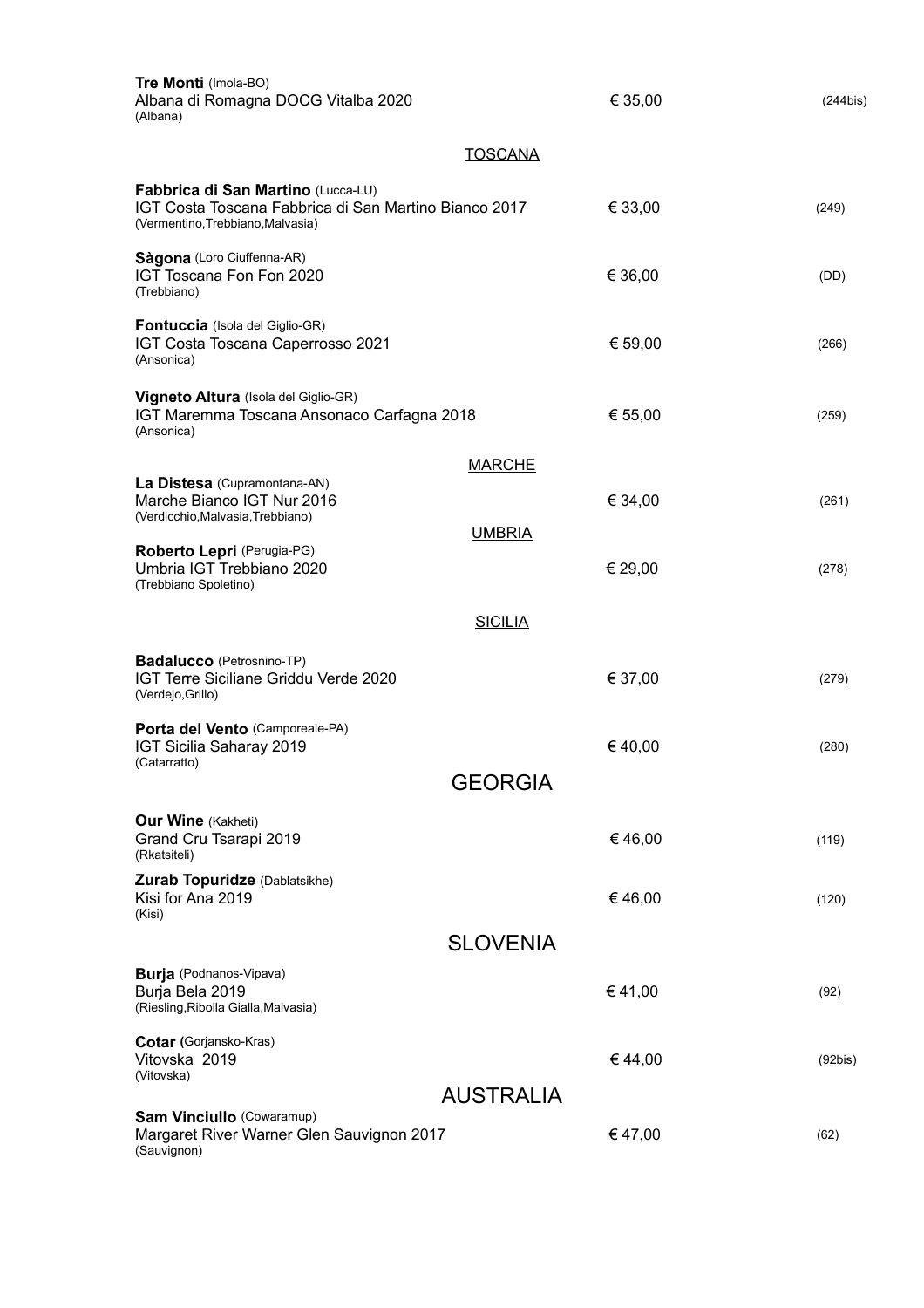## **VINI ROSATI (ROSE' WINES)**

|                                                                                                                       | <b>FRANCIA</b>    |         |          |
|-----------------------------------------------------------------------------------------------------------------------|-------------------|---------|----------|
|                                                                                                                       | <b>RODANO</b>     |         |          |
| Domaine Pelaquiè (Saint-Victor-la-Coste)<br>Tavel rosè 2020<br>(Cinsault, Grenache noir)                              |                   | € 32,00 | (169)    |
|                                                                                                                       | <b>PROVENZA</b>   |         |          |
| Domaine de La Begude (Le Castellet)<br>Bandol rosè 2018<br>(Mourvedre, Grenache noir, Cinsault)                       |                   | €43,00  | (170)    |
|                                                                                                                       | <b>ITALIA</b>     |         |          |
|                                                                                                                       |                   |         |          |
|                                                                                                                       | <b>ALTO ADIGE</b> |         |          |
| Kobler (Magrè-BZ)<br>Alto Adige DOC Merlot Rosato 2019<br>(Merlot)                                                    |                   | € 33,00 | (286)    |
| Luis Wine (Auer-BZ)<br>Mitterberg IGT Rosè 2020<br>(Lagrein)                                                          |                   | € 36,00 | (288)    |
| Cà du Ferrà(Bonassola-SP)<br>Liguria di Levante Rosato IGP Magia di Rosa 2021<br>(Sangiovese, Vermentino Nero, Syrah) | <b>LIGURIA</b>    | € 39,00 | (283bis) |
|                                                                                                                       | <b>TOSCANA</b>    |         |          |
| Poggio al Grillo (Castagneto Carducci-LI)<br>Costa Toscana IGT Rosatico 2021<br>(Aleatico)                            | <b>MARCHE</b>     | € 30,00 | (287)    |
| Pantaleone (Ascoli Piceno-AP)<br>IGT Marche Rosato Pivuàn 2020<br>(Montepulciano)                                     |                   | € 23,00 | (285)    |
|                                                                                                                       | <b>SICILIA</b>    |         |          |
|                                                                                                                       |                   |         |          |
| <b>Bonavita</b> (Messina-ME)                                                                                          |                   |         |          |

Terre Siciliane IGT Rosato 2021  $\epsilon$  35,00 (284) (Nerello Mascalese, Nerello Cappuccio,Nocera)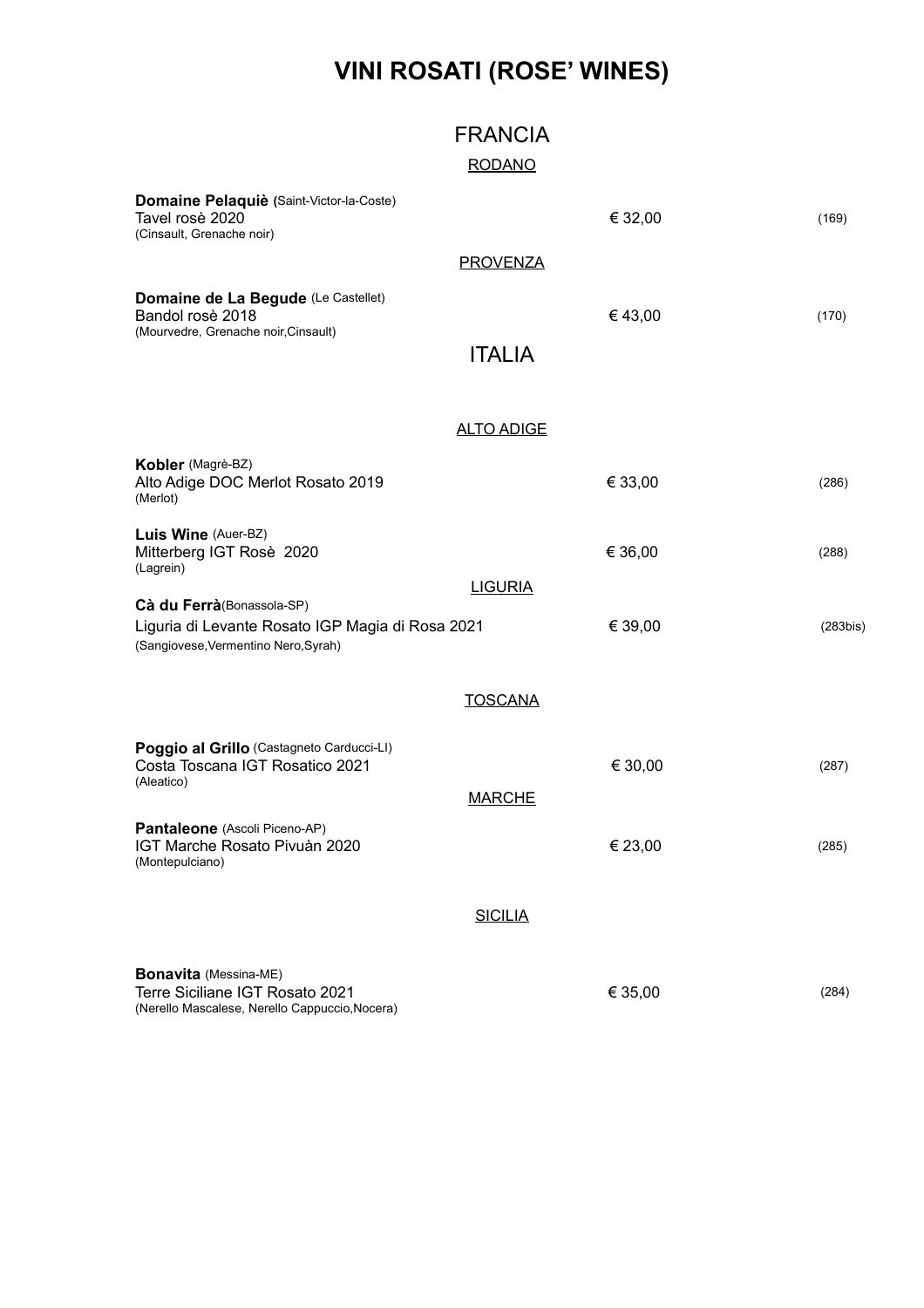# **VINI ROSSI (RED WINES)**

### FRANCIA

### **BORGOGNA**

| Odoul-Coquard (Morey Saint Denis-Côte d'Or-Côte de Nuits)<br>Nuits Saint Georges Aux Saints Jacques 2018<br>(Pinot Noir)              | € 73,00  | (188bis)    |
|---------------------------------------------------------------------------------------------------------------------------------------|----------|-------------|
| Derey Freres (Couchey-Côte d'Or -Côte de Nuits)                                                                                       |          |             |
| Marsannay Les Champs Pedrix 2019<br>(Pinot Noir)                                                                                      | € 52,00  | (184)       |
| Fixin Premier Cru Les Hervelets 2019<br>(Pinot Noir)                                                                                  | € 69,00  | (185)       |
| Amiot Servelle (Chambolle Musigny-Côte d'Or -Côte de Nuits)<br>Bourgogne Pinot Noir 2017                                              | € 52,00  | (183)       |
| (Pinot Noir)<br>Chambolle Musigny 2016<br>(Pinot Noir)                                                                                | € 120,00 | $(185$ bis) |
| Tortochot (Gevrey Chambertin- Côte d'Or - Côte de Nuits)<br>Gevrey Chambertin 2018<br>(Pinot Noir)                                    | €78,00   | (189)       |
| Bouchard Pere et Fils (Beaune-Côte d'Or-Côte de Beaune)<br>Le Corton Grand Cru 2013<br>(Pinot Noir)                                   | € 163,00 | (186)       |
| <b>Fleurot-Larose</b> (Santenay-Côte d'Or -Côte de Beaune)<br>Chassagne Montrachet Premier Cru Abbaye de Morgeot 2019<br>(Pinot Noir) | € 42,00  | (191)       |
| Joseph Voillot (Volnay-Côte d'Or - Côte de Beaune)<br>Volnay Vielles Vignes 2016<br>(Pinot Noir)                                      | € 84,00  | (188)       |
| <b>Chateau de Chamilly</b> (Chamilly-Cote Chalonnaise)<br>Mercurey Premier Cru Les Puillets 2019<br>(Pinot Noir)                      | € 55,00  | (190)       |
| <b>BORDEAUX</b>                                                                                                                       |          |             |
| <b>Chateau Tour Grand Faurie (Saint-Émilion)</b><br>Saint Emilion Grand Cru 2016<br>(Merlot, Cabernet Sauvignon)                      | € 54,00  | (175)       |
| <b>LOIRA</b>                                                                                                                          |          |             |
| <b>Chateau Yvonne (Parnay)</b><br>Saumur-Champigny Chateau Yvonne 2019<br>(Cabernet Franc)                                            | € 56,00  | (176)       |
| Reverdy Pascal & Nicolas (Sury-en-Vaux)<br>Sancerre à Nicolas 2016<br>(Pinot Noir)                                                    | € 53,00  | (175bis)    |
| <b>LANGUEDOC</b>                                                                                                                      |          |             |
| Alain Chabanon (Lagamas)<br>Coteaux de Languedoc Les Boissières 2015<br>(Grenache, Syrah, Mourvedre)                                  | € 60,00  | (177)       |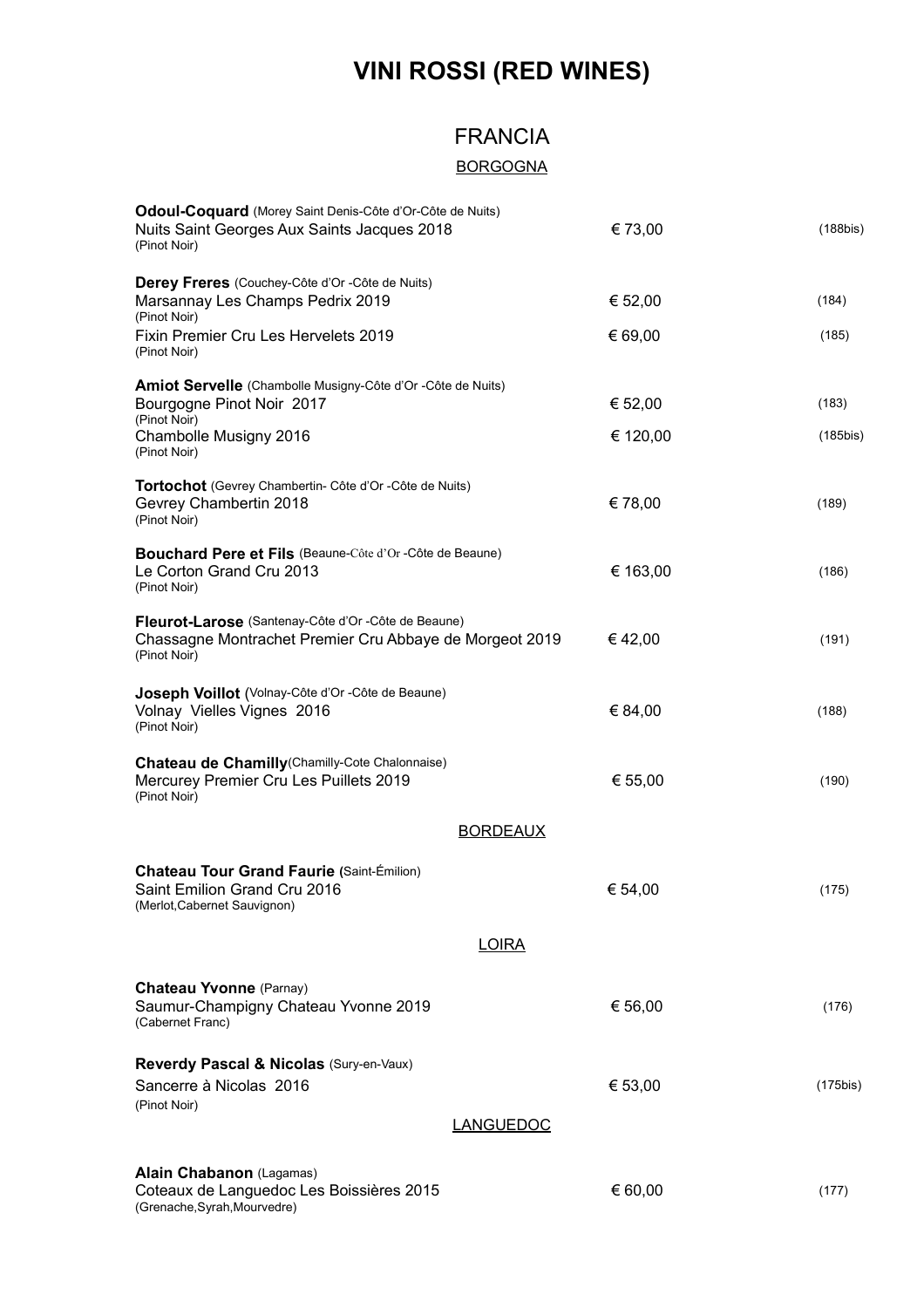#### RODANO

| Domaine du Cayron (Gigondas)<br>Gigondas Rouge 2016<br>(Grenache, Mourvedre, Syrah, Cinsault)                 | €49,00          | (179)       |
|---------------------------------------------------------------------------------------------------------------|-----------------|-------------|
| Yann Chave (Mercurol)<br>Crozes-Hermitage Rouge Le Rouvre 2019<br>(Syrah)                                     | € 58,00         | (180)       |
| Roger Sabon (Châteauneuf-du-Pape)<br>Chateauneuf du Pape Les Olivets 2020<br>(Grenache Noir, Cinsault, Syrah) | € 55,00         | (178)       |
|                                                                                                               | <b>SLOVENIA</b> |             |
| <b>Burja</b> (Podnanos-Vipava)<br>Burja Noir 2019<br>(Pinot Nero)                                             | € 54,00         | (171)       |
|                                                                                                               | <b>AUSTRIA</b>  |             |
| <b>Fritsch</b> (Oberstockstall-Wagram)<br>Pinot Nero Exlberg 2016<br>(Pinot Nero)                             | € 36,00         | (181)       |
| <b>Tremmel</b> (Rust-Burgenland)<br>Ruster Blaufränkisch Mitterkreftn 2015<br>(Blaufränkisch)                 | € 39,00         | $(181$ bis) |
|                                                                                                               | <b>LIBANO</b>   |             |
| <b>Chateau Musar</b> (Ghazir - Keserwan)<br>Chateau Musar 2014<br>(Cabernet Sauvignon, Cinsault, Carignan)    | € 70,00         | (174)       |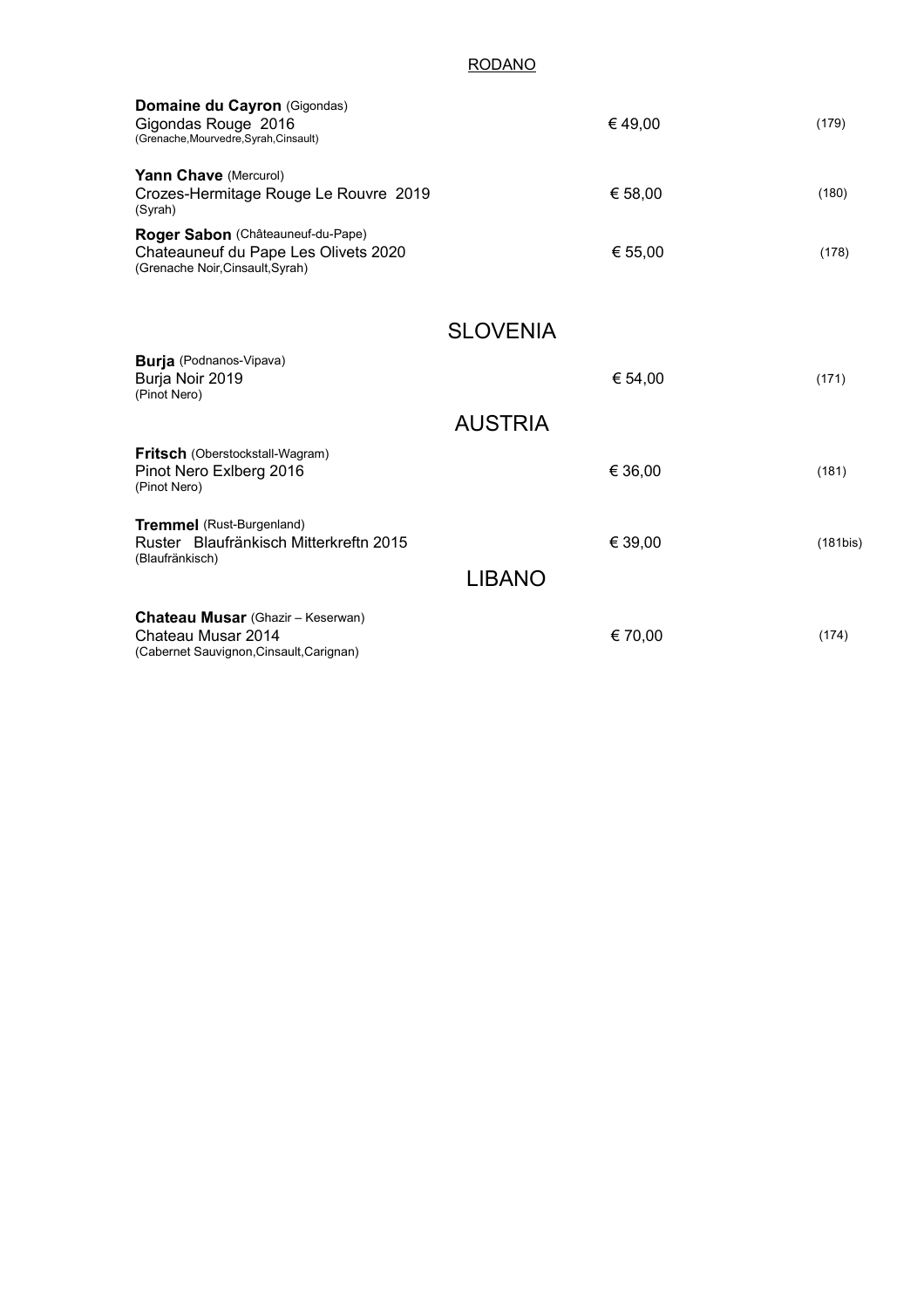# **VINI ROSSI (RED WINES)**

### ITALIA VALLE D'AOSTA

| Chateau de Feuillet (Saint Pierre-AO)<br>Valle d'Aosta DOC Torrette Superiore 2016<br>(Petite Rouge)                                                      | € 34,00            | (121)          |
|-----------------------------------------------------------------------------------------------------------------------------------------------------------|--------------------|----------------|
| <b>PIEMONTE</b>                                                                                                                                           |                    |                |
| La Psigula (Curino-BI)<br>Bramaterra DOC 2018<br>(Nebbiolo, Vespolina, Croatina)                                                                          | €44,00             | (14)           |
| Proprietà Sperino (Lessona-BI)<br>Coste della Sesia DOC Uvaggio 2018<br>(Nebbiolo, Vespolina, Croatina)<br>Lessona DOC 2014/2016<br>(Nebbiolo, Vespolina) | €47,00<br>€ 93,00  | (123)<br>(122) |
| Travaglini (Gattinara-VC)<br>Il Sogno 2017<br>(Nebbiolo)                                                                                                  | € 92,00            | (133)          |
| Antichi Vigneti di Cantalupo (Ghemme-NO)<br>Ghemme DOCG Collis Breclemae 2015<br>(Nebbiolo)                                                               | € 63,00            | (37)           |
| <b>Boniperti</b> (Barengo-NO)<br>Fara DOC Barton 2018<br>(Nebbiolo, Vespoina)                                                                             | €40,00             | (48)           |
| <b>Stella</b> (Costigliole d'Asti-AT)<br>Barbera d'Asti Superiore DOC Il Vino del Maestro 2019<br>(Barbera)                                               | € 33,00            | $(125$ bis)    |
| Muraje (Caremai-TO)<br>Carema DOC Sumiè 2018<br>(Nebbiolo)                                                                                                | € 78,00            | (127)          |
| <b>Iuli</b> (Cerrina Monferrato-AL)<br>Barbera Barabba Vino Rosso 2019<br>(Barbera)                                                                       | € 57,00            | (130)          |
| Vigneti Massa (Monleale-AL)<br>Colli Tortonesi DOC Monleale 2012<br>(Barbera, Freisa, Croatina)<br>Colli Tortonesi DOC L'Avvelenata 2016<br>(Freisa)      | € 34,00<br>€ 32,00 | (136)<br>(140) |
| Castello di Verduno (Verduno-CN)<br>Barbaresco DOCG Rabajà-Bas 2015<br>(Nebbiolo)                                                                         | € 65,00            | (129)          |
| Barbaresco DOCG Rabajà 2017<br>(Nebbiolo)                                                                                                                 | € 77,00            | (41)           |
| Gian Luca Colombo (Roddi-CN)<br>Langhe DOC Pinot Nero 2020<br>(Pinot Nero)                                                                                | € 39,00            | (131)          |
| Fratelli Alessandria (Verduno-CN)<br>Verduno Pelaverga DOC 2017/2018<br>(Verduno)                                                                         | € 27,00            | (125)          |
| Alberto Oggero (Santo Stefano Roero-CN)<br>Roero Rosso DOCG Le Coste 2019<br>(Nebbiolo)                                                                   | € 36,00            | (137)          |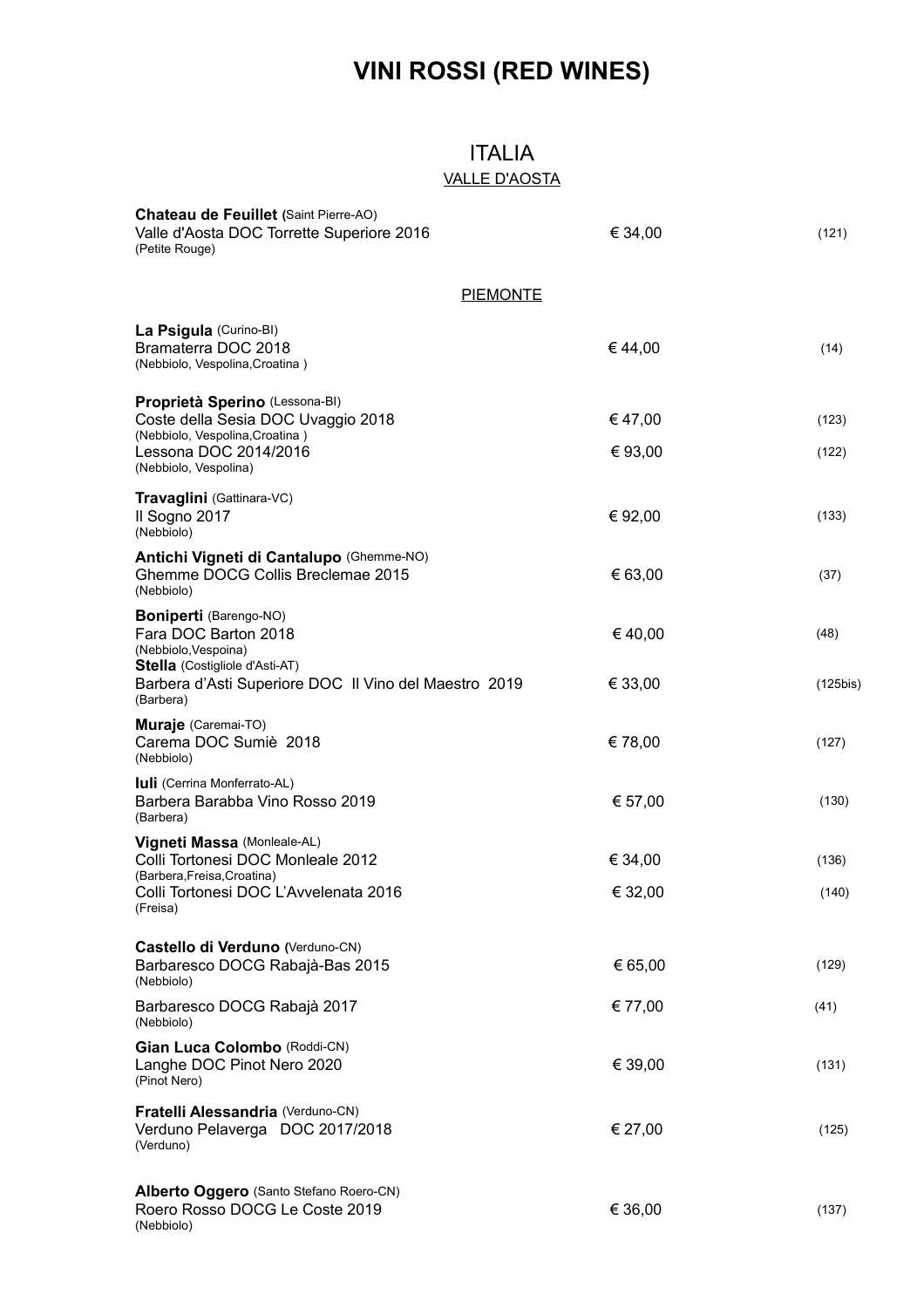| Ettore Germano (Serralunga d'Alba-CN)<br>Barolo DOCG Riserva Lazzarito 2013                                                                   | € 118,00 | (126)    |
|-----------------------------------------------------------------------------------------------------------------------------------------------|----------|----------|
| (Nebbiolo)                                                                                                                                    |          |          |
| <b>Elio Grasso</b> (Monforte d'Alba CN)<br>Barolo DOCG Ginestra Casa Matè 2017<br>(Nebbiolo)                                                  | € 115,00 | (124)    |
| Barbera d'Alba Superiore DOC Vigna Martina 2019                                                                                               | € 34,00  | (128bis) |
| (Barbera)<br>Dolcetto d'Alba DOC Dei Grassi 2020<br>(Dolcetto)                                                                                | € 24,00  | (143bis) |
| San Fereolo (Dogliani-CN)<br>Dogliani Superiore DOCG San Fereolo 2013<br>(Dolcetto)                                                           | €41,00   | (134)    |
| <b>LIGURIA</b>                                                                                                                                |          |          |
| Maccario Dringenberg (San Biagio della Cima-IM)<br>Rossese di Dolceacqua Superiore DOC Posaù 2017<br>(Rossese)                                | € 34,00  | (142)    |
| Ka Mancinè (Soldano-IM)<br>Rossese di Dolceacqua DOC Beragna 2018<br>(Rossese)                                                                | € 28,00  | (141bis) |
| <b>LOMBARDIA</b>                                                                                                                              |          |          |
| <b>Sandro Fay (San Giacomo-SO)</b><br>Valtellina Superiore Valgella DOCG Cà Morei 2009<br>(Chiavennasca)                                      | €43,00   | (141)    |
| Picchioni Andrea (Canneto Pavese-PV)<br>Buttafuoco dell'Oltrepò Pavese DOC Bricco Riva Bianca 2015<br>(Croatina, Barbera, Ughetta di Solinga) | € 39,00  | (139)    |
| Noventa (Sondrio-SO)<br>Botticino DOC Pià della Tesa 2018<br>(Barbera, Sangiovese, Marzemino, Schiava Gentile)                                | € 38,00  | (128)    |
| <b>ALTO ADIGE</b>                                                                                                                             |          |          |
| <b>Abraham</b> (Appiano-BZ)<br>Vigneti delle Dolomiti IGT Pinot Nero 2018<br>(Pinot Nero)                                                     | € 54,00  | (39)     |
| Vigneti delle Dolomiti IGT Pinot Nero Art 2017<br>(Pinot Nero)                                                                                | €103,00  | (157)    |
| Brunnenhof (Egna-BZ)<br>Alto Adige DOC Pinot Nero Riserva 2018<br>(Pinot Nero)                                                                | € 54,00  | (121bis) |
| Josmoar (Castelbello-BZ)<br>Alto Adige DOC Pinot Nero 2019<br>(Pinot Nero)                                                                    | € 38,00  | (132)    |
| In Der Eben (Renon-BZ)<br>Vigneti delle Dolomiti IGT Sankt Anna 2016<br>(Schiava)                                                             | € 29,00  | (136bis) |
| Manincor (Caldaro-BZ)<br>Alto Adige Terlano DOC Mason 2018<br>(Pinot Nero)                                                                    | € 50,00  | (144)    |
| <b>Nusserhoff</b> (Bolzano-BZ)<br>Alto Adige DOC Lagrein Riserva 2012/2013<br>(Lagrein)                                                       | € 52,00  | (145)    |
| Prackfol (Fiè allo Sciliar-BZ)<br>Alto Adige DOC Pinot Nero Riserva 2019<br>(Pinot Nero)                                                      | €44,00   | (38)     |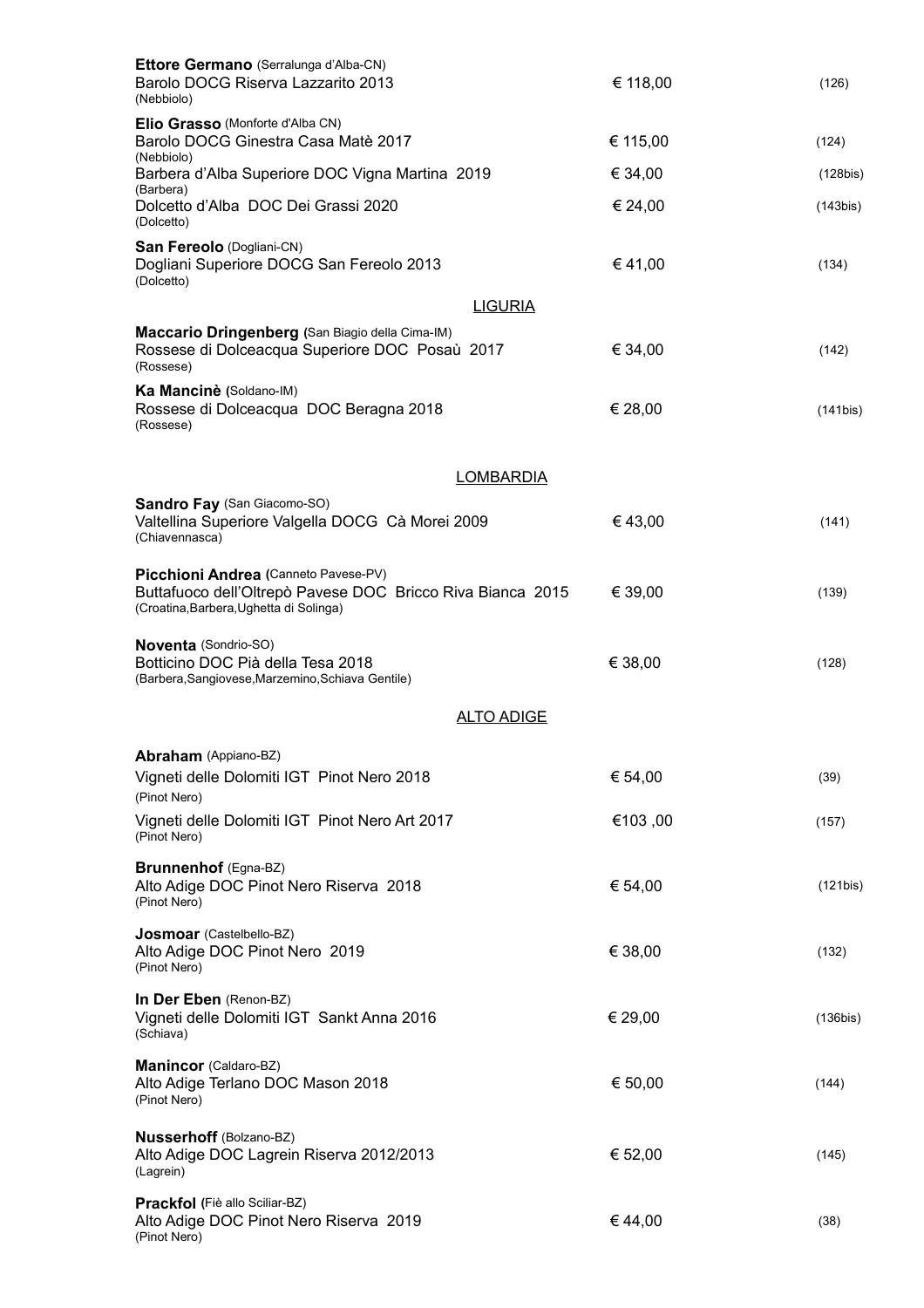#### **TRENTINO**

| Elisabetta Dalzocchio (Rovereto-TN)<br>Vigneti delle Dolomiti IGT Pinot Nero 2017<br>(Pinot Nero)                              | €48,00  | (146)       |
|--------------------------------------------------------------------------------------------------------------------------------|---------|-------------|
| <b>FRIULI VENEZIA GIULIA</b>                                                                                                   |         |             |
| Le Due Terre (Prepotto-UD)<br>Pinot Nero Colli Orientali del Friuli DOC 2017<br>(Pinot Nero)                                   | € 59,00 | $(149$ bis) |
| Merlot Colli Orientali del Friuli DOC 2018<br>(Merlot)                                                                         | € 52,00 | (138)       |
| Vignai da Duline (San Giovanni al Natisone-UD)<br>IGT delle Venezie Morus Nigra 2019<br>(Refosco dal Peduncolo Rosso)          | €48,00  | (150)       |
| Ronco Severo (Prepotto-UD)<br>Colli Orientali del Friuli DOC Schioppettino 2018<br>(Schioppettino)                             | €43,00  | (151)       |
| <b>VENETO</b>                                                                                                                  |         |             |
| Brigaldara (San Pietro in Cariano-VR)<br>Amarone della Valpollicella DOC Casa Vecie 2015<br>(Corvina, Corvinone, Rondinella)   | € 70,00 | (155)       |
| Corte Sant'Alda (Mezzane di Sotto-VR)<br>Valpollicella DOC Ca' Fiui 2020<br>(Corvina, Rondinella, Molinara, Croatina, Rossara) | € 28,00 | (147)       |
| Valpollicella Ripasso Superiore DOC Campi Magri 2018<br>(Corvina, Rondinella)                                                  | € 38,00 | $(146$ bis) |
| Monte Dell'Ora (San Pietro in Cariano-VR)<br>Valpollicella DOC Cl.Sup. Camporenzo 2017<br>(Corvina, Corvinone, Rondinella)     | € 33,00 | $(154$ bis) |
| <u>EMILIA ROMAGNA</u>                                                                                                          |         |             |
| Villa Papiano (Modigliana-FC)                                                                                                  |         |             |
| Sangiovese di Romagna Riserva DOC Probi 2017<br>(Sangiovese)                                                                   | € 34,00 | (133bis)    |
| <b>TOSCANA</b>                                                                                                                 |         |             |
| Montepepe (Montignoso-MS)<br>IGT Toscana Montepepe Rosso 2015<br>(Syrah, Massaretta)                                           | €35,00  | (23)        |
| Colle di Bordocheo (Capannori-LU)<br>IGT Toscana Lanario 2019<br>(Syrah)                                                       | € 39,00 | (40)        |
| Fattoria di Bacchereto (Bacchereto-PO)<br>Carmignano DOCG Terre a Mano 2018<br>(Sangiovese, Canaiolo, Cabernet Sauvignon)      | €45,00  | (26)        |
| Colognole (Rufina-FI)<br>Chianti Rufina DOCG Riserva del Don 2015<br>(Sangiovese)                                              | € 36,00 | (21)        |
| <b>Fattorie Parri (Montespertoli-FI)</b><br>IGT Toscana Le Bronche 2013<br>(Cabernet Sauvignon)                                | € 36,00 | (27)        |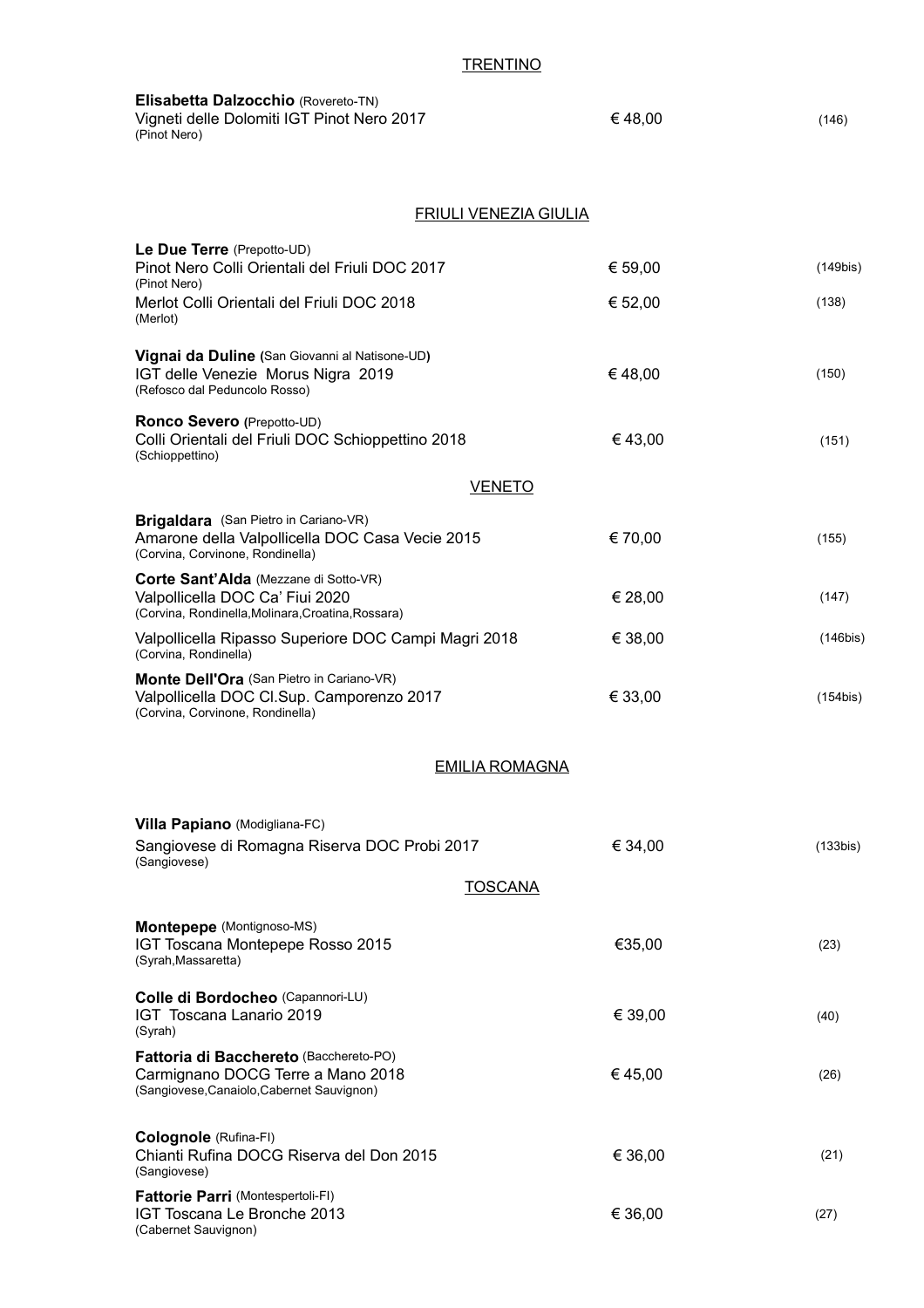| <b>Isole e Olena</b> (Barberino Val d'Elsa-FI)                                                                  |          |         |
|-----------------------------------------------------------------------------------------------------------------|----------|---------|
| Chianti Classico DOCG 2019<br>(Sangiovese)                                                                      | € 38,00  | (30)    |
| IGT Toscana Cabernet Sauvignon Collezione Privata 2016<br>(Cabernet Sauvignon)                                  | € 100,00 | (28)    |
| IGT Toscana Cepparello 2018<br>(Sangiovese)                                                                     | € 110,00 | (29)    |
| Pietro Beconcini (San Miniato-PI)<br>IGT Toscana Tempranillo IXE 2018<br>(Tempranillo)                          | € 28,00  | (77)    |
| Terre di Pisa Sangiovese DOC Reciso 2017<br>(Sangiovese)                                                        | € 38,00  | (44)    |
| <b>Caiarossa</b> (Riparbella-PI)<br>IGT Toscana Pergolaia 2018<br>(Sangiovese, Merlot, Cabernet Franc)          | € 31,00  | (17)    |
| IGT Toscana Caiarossa 2006<br>(C. Sauvignon, C.Franc, Merlot, Sangiovese, Syrah, P. verdot, Alicante)           | € 70,00  | (18)    |
| Le Macchiole (Castagneto Carducci-LI)<br>Bolgheri Rosso DOC 2020<br>(C.Sauvignon, C.Franc, Merlot, Syrah)       | € 37,00  | (24)    |
| <b>IGT Toscana Paleo Rosso 2018</b><br>(Cabernet Franc)                                                         | € 128,00 | (73)    |
| <b>IGT Toscana Messorio 2018</b><br>(Merlot)                                                                    | € 270,00 | (73bis) |
| Fabio Motta (Castagneto Carducci-LI)<br>Bolgheri Rosso DOC Pievi 2020<br>(Sangioves, Cabernet Sauvignon)        | € 31,00  | (19)    |
| Bolgheri Rosso Superiore DOC Le Gonnare 2019<br>(Merlot, Syrah)                                                 | € 57,00  | (20)    |
| Mulini di Segalari (Castagneto Carducci-LI)<br>IGT Costa Toscana Soloterra 2019<br>(Sangiovese)                 | € 32,00  | (22)    |
| Fèlsina (Castelnuovo Berardenga-SI)<br>Chianti Classico Riserva DOCG Rancia 2017                                | € 59,00  | (51)    |
| (Sangiovese)<br>Toscana IGT Fontalloro 2018<br>(Sangiovese)                                                     | € 68,00  | (52)    |
| Monteraponi (Radda in Chianti-SI)<br>IGT Toscana Baron'Ugo 2016<br>(Sangiovese)                                 | €88,00   | (20bis) |
| Riecine (Gaiole in Chianti-SI)<br>Chianti Classico DOCG 2020<br>(Sangiovese)                                    | € 36,00  | (54)    |
| Toscana IGT TreSette 2016<br>(Merlot)                                                                           | € 118,00 | (73)    |
| Tenuta di Carleone (Radda in Chianti-SI)<br>Chianti Classico DOCG 2019<br>(Sangiovese)                          | € 38,00  | (80)    |
| Toscana IGT Uno 2019<br>(Sangiovese)                                                                            | € 88,00  | (81)    |
| Montemercurio (Montepulciano-SI)<br>Vino Nobile di Montepulciano DOCG Messaggero 2016<br>(Sangiovese, Canaiolo) | € 37,00  | (42)    |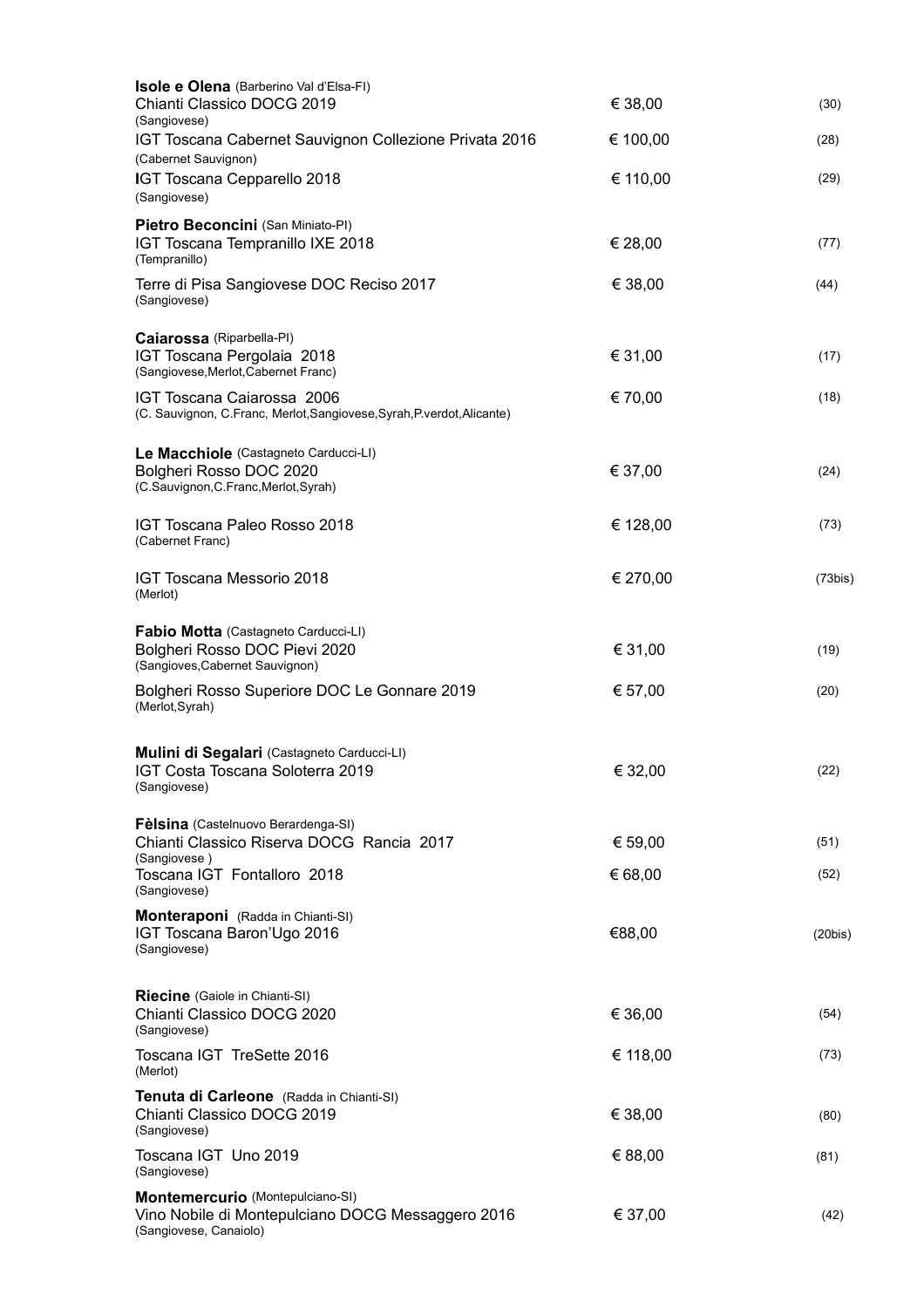| Castello Tricerchi (Montalcino-SI)<br>Brunello di Montalcino DOCG AD 1441 2017<br>(Sangiovese)             | € 95,00       | (45)    |
|------------------------------------------------------------------------------------------------------------|---------------|---------|
| <b>Gorelli</b> (Montalcino-SI)<br>Rosso di Montalcino DOC 2019<br>(Sangiovese)                             | € 53,00       | (50)    |
| Pian dell'Orino (Montalcino-SI)<br>Brunello di Montalcino DOCG Vigneti del Versa 2015<br>(Sangiovese)      | € 165,00      | (76)    |
| <b>Amerighi Stefano</b> (Cortona-AR)<br>Cortona DOC Syrah 2019<br>(Syrah)                                  | € 39,00       | (46)    |
| <b>Cantina Canaio</b> (Cortona-AR)<br>Cortona DOC Syrah Terrasolla 2018<br>(Syrah)                         | € 37,00       | (53)    |
| Toscana IGT Merlot Chiorre 2017<br>(Merlot)                                                                | €44,00        | (49)    |
| Podere Santa Felicita (Pratovecchio-AR)<br>Toscana IGT Pinot Nero Cuna 2018<br>(Pinot Nero)                | € 62,00       | (16)    |
| Tunia (Civitella in Val di Chiana-AR)<br>IGT Toscana Chiassobuio 2011<br>(Sangiovese)                      | € 30,00       | (25)    |
| Ampeleia (Roccatedrighi-GR)<br>Costa Toscana IGT Ampeleia 2017<br>(Cabernet Franc)                         | € 50,00       | (72)    |
| <b>Antonio Camillo (Manciano-GR)</b><br>Maremma Toscana IGT Ciliegiolo Vallerana Alta 2018<br>(Ciliegiolo) | € 39,00       | (70bis) |
| Montauto (Manciano-GR)<br>Maremma IGT Pinot Nero 2019<br>(Pinot Nero)                                      | € 37,00       | (78)    |
| Roccapesta (Scansano-GR)<br>Morellino di Scansano DOCG Roccapesta 2019<br>(Sangiovese, Ciliegiolo)         | € 30,00       | (13)    |
| Salustri (La Cava-GR)<br>Montecucco Sangiovese DOC Grotte Rosse 2018<br>(Sangiovese)                       | €47,00        | (71)    |
|                                                                                                            | <b>MARCHE</b> |         |
| La Distesa (Cupramontana-AN)<br>Marche Rosso IGT Nocenzio 2018<br>(Montepulciano)                          | € 31,00       | (156)   |
|                                                                                                            | <b>UMBRIA</b> |         |
| Tenuta Bellafonte (Bevagna-PG)<br>Montefalco Sagrantino DOCG Collenottolo 2014<br>(Sagrantino)             | € 53,00       | (130)   |
| Leonardo Bussoletti (Narni-TR)<br>Umbria IGT Ciliegiolo di Narni Brecciaro 2018<br>(Ciliegiolo)            | € 29,00       | (154)   |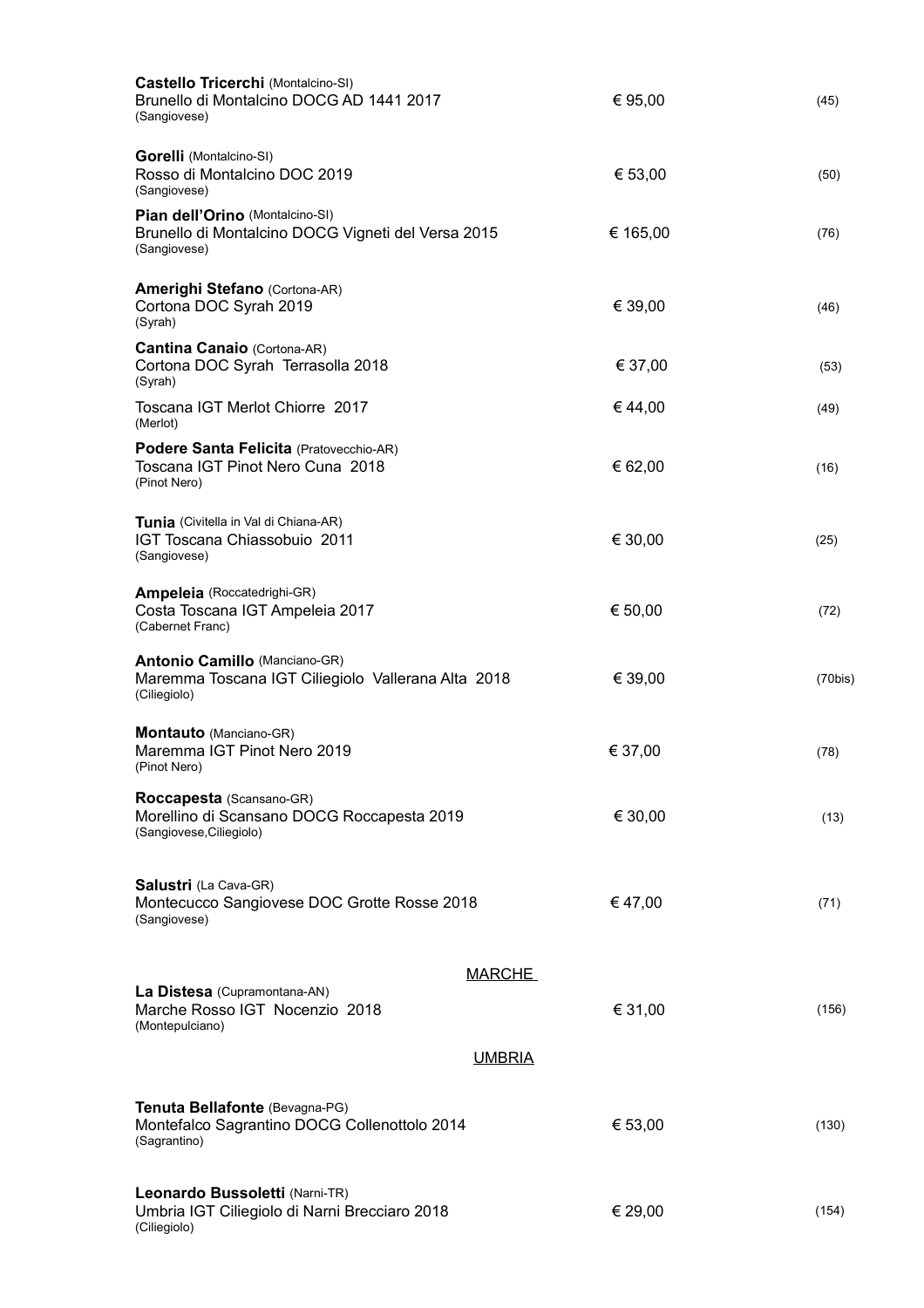|                                                                                                                                     | <b>LAZIO</b>      |         |                |
|-------------------------------------------------------------------------------------------------------------------------------------|-------------------|---------|----------------|
| Ciolli (Olevano Romano-RM)<br>Cesanese di Olevano Romano DOC Cirsum 2013<br>(Cesanese di Affile)                                    |                   | €48,00  | (158)          |
|                                                                                                                                     | <b>ABRUZZO</b>    |         |                |
| Torre dei Beati (Loreto Aprutino-PE)<br>Montepulciano d'Abruzzo DOC Mazzamurello 2016/2017<br>(Montepulciano)                       |                   | € 45,00 | (159)          |
|                                                                                                                                     | <b>MOLISE</b>     |         |                |
| Claudio Cipressi (San Felice del Molise-CB)<br>Tintilia del Molise DOP Settevigne 2016<br>(Tintilia)                                |                   | € 34,00 | $(158$ bis)    |
| Carbone (Melfi-PZ)                                                                                                                  | <b>BASILICATA</b> |         |                |
| Aglianico del Vulture DOCG Stupor Mundi 2014                                                                                        |                   | €40,00  | (160)          |
| (Aglianico)                                                                                                                         | <b>CAMPANIA</b>   |         |                |
| Antica Masseria Venditti (Castelvenere-BN)<br>Sannio Rosso Riserva DOC Bosco Caldaia 2016<br>(Aglianico, Montepulciano, Piedirosso) |                   | € 50,00 | (162)          |
| Perillo (Castelfranci-AV)<br>Taurasi DOCG 2010<br>(Aglianico)                                                                       |                   | € 62,00 | (161)          |
|                                                                                                                                     | <b>PUGLIA</b>     |         |                |
| Polvanera (Gioia del Colle-BA)<br>Primitivo Gioia Del Colle DOC 17 2016<br>(Primitivo)                                              |                   | €42,00  | (163)          |
|                                                                                                                                     | <b>CALABRIA</b>   |         |                |
| Casa Comerci (Nicotera-VV)<br>IGP Calabria Libici 2012<br>(Magliocco Canino)                                                        |                   | € 25,00 | (163bis)       |
|                                                                                                                                     | <b>SICILIA</b>    |         |                |
| <b>Bonavita</b> (Messina-ME)<br>Faro DOC 2018<br>(Nerello Mascalese, Nerello Cappuccio, Nocera)                                     |                   | €44,00  | (166)          |
| <b>Occhipinti Arianna (Vittoria-RG)</b><br>Sicilia IGT Frappato 2016<br>(Frappato)                                                  |                   | €46,00  | (165)          |
| <b>Graci</b> (Passopisciaro-CT)<br>Etna Rosso Arcuria 2019<br>(Nerello Mascalese)                                                   |                   | € 62,00 | (164bis)       |
| Girolamo Russo (Passopisciaro-CT)<br>Etna Rosso DOC Feudo 2015<br>(Nerello Mascalese)                                               |                   | €78,00  | $(167$ bis $)$ |
| <b>Vivera</b> (Linguaglossa-CT)<br>Etna Rosso DOC Martinella 2013<br>(Nerello Mascalese, Nerello Cappuccio)                         |                   | € 36,00 | (167)          |
|                                                                                                                                     | <b>SARDEGNA</b>   |         |                |
| Cantina Gungui (Mamoiada-NU)<br>Cannonau di Sardegna DOC Berteru 2020<br>(Cannonau)                                                 |                   | €48,00  | (153)          |
| Tenute Perdarubia (Talana-NU)<br>Cannonau di Sardegna DOC Perda Rubia 2018<br>(Cannonau)                                            |                   | €41,00  | (152)          |
| Cantina Santadi (Santadi-SU)<br>Carignano del Sulcis DOC Terre Brune 2014/2015<br>(Carignano)                                       |                   | € 69,00 | (168)          |